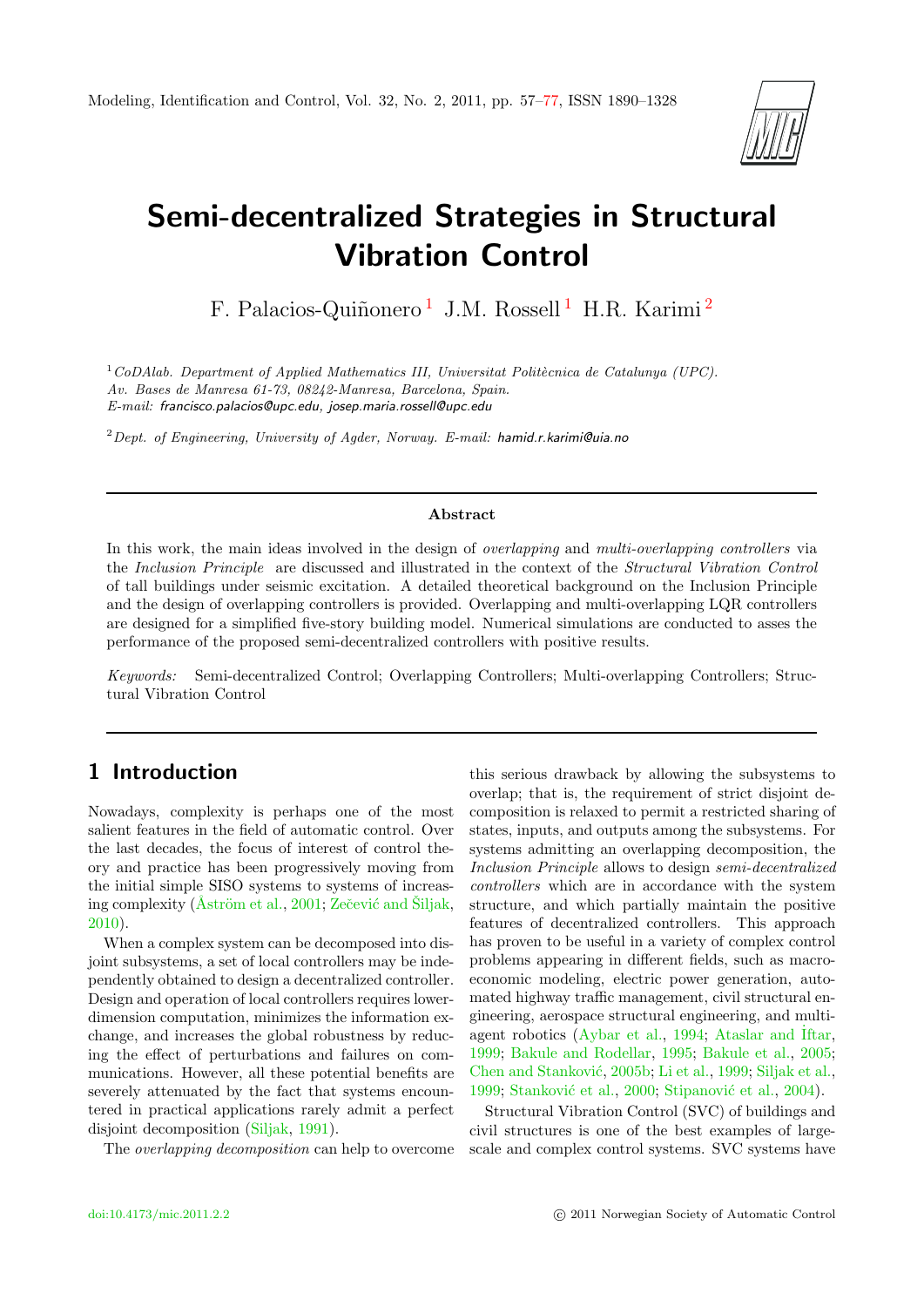proved to be effective in mitigating the dynamic response of large-scale structures to earthquake and wind excitations [\(Chu et al.,](#page-15-7) [2005;](#page-15-7) [Preumont and Seto,](#page-16-5) [2008\)](#page-16-5). Last generation SVC systems typically involve a large number of actuation devices and sensors, and a wide and sophisticated communication network. The state-of-the-art actuation devices are semi-active dampers which are capable to produce large actuation forces using only battery power supply. Two good examples of this kind of SVC systems are the 54-story Mori Tower in Tokyo, Japan, with 356 semi-active hydraulic dampers, and the Dongting Lake Bridge in Hunan, China, with 312 semi-active magnetorheological dampers [\(Housner et al.,](#page-15-8) [1997;](#page-15-8) [Spencer and Nagaraja](#page-16-6)[iah,](#page-16-6) [2003\)](#page-16-6).

Recently, wireless communications have made a significant impact in SVC. Using wireless communications, instead of the classical coaxial wiring, can critically reduce the installation and maintenance costs; furthermore, it can also add flexibility to the control system, allowing the implementation of new control strategies without costly modifications. However, to improve the communications robustness and to achieve higher sampling frequencies in the real-time control operation, the controllers need to operate using local information provided by neighboring sensors. Consequently, a decentralized control approach is required for a realistic treatment of Wireless Networked Control Systems (WNCS) [\(Law et al.,](#page-15-9) [2009;](#page-15-9) [Lynch](#page-15-10) [et al.,](#page-15-10) [2008;](#page-15-10) [Swartz and Lynch,](#page-16-7) [2009;](#page-16-7) [Wang et al.,](#page-16-8) [2006,](#page-16-8) [2009;](#page-16-9) [Wang,](#page-16-10) [2011\)](#page-16-10). In this context, the multioverlapping approach can be specially suitable for large-scale WNCS, reducing the design and operation computational effort and providing semi-decentralized controllers which satisfy the information exchange con-straints (Palacios-Quiñonero et al., [2010;](#page-16-11) [Rossell et al.,](#page-16-12) [2010\)](#page-16-12).

The present work has a triple objective: (i) to present the main ideas and theoretical elements involved in the design of overlapping semi-decentralized controllers via the inclusion principle; (ii) to discuss the more general and practically interesting problem of designing multi-overlapping controllers, paying special attention to the longitudinal multi-overlapping case; and (iii) to illustrate the main ideas involved in the design of overlapping controllers in the context of the Structural Vibration Control of tall buildings under seismic excitation. The organization of the paper is as follows: Section 2 gives necessary background results about the inclusion principle and the design of overlapping controllers, with a detailed discussion of the LQR case. Section 3 presents the multi-overlapping problem. In Section 4, state-space models for a particular five-story building with direct and inter-story actuation schemes are derived. For this five-story building, centralized, overlapping, and multi-overlapping LQR controllers are computed in Section 5. Finally, in Section 6, numerical simulations of the free and controlled vibrational response of the five-story building for different seismic disturbances are conducted to assess the performance of the proposed semi-decentralized controllers.

# <span id="page-1-1"></span>2 Overlapping semi-decentralized controllers

In this section we summarize some basic definitions and results related to the Inclusion Principle and its application to the design of overlapping controllers. The general theoretical background is complemented with a brief discussion about the design of overlapping LQR controllers. This particular case will later be used in the controller designs and numerical simulations presented in Sections 4 and 5. A rigorous treatment of the design of semi-decentralized controllers via the Inclusion Principle can be found in [Bakule et al.](#page-15-11) [\(2000a,](#page-15-11)[b\)](#page-15-12); Chen and Stanković [\(2005a\)](#page-15-13); İftar and Özgüner [\(1990\)](#page-15-14); [Ikeda and](#page-15-15) Šiljak [\(1986\)](#page-15-15); [Siljak](#page-16-1) [\(1991\)](#page-16-1); Stanković and [Siljak](#page-16-13)  $(2001)$ .

#### 2.1 The Inclusion Principle

Consider a pair of linear systems

<span id="page-1-0"></span>
$$
\mathbf{S}: \begin{cases} \dot{x}(t) = A\,x(t) + B\,u(t), \\ y(t) = C_y\,x(t), \end{cases} \tag{1}
$$

$$
\tilde{\mathbf{S}} : \begin{cases} \dot{\tilde{x}}(t) = \tilde{A}\,\tilde{x}(t) + \tilde{B}\,\tilde{u}(t), \\ \tilde{y}(t) = \tilde{C}_y\,\tilde{x}(t), \end{cases}
$$

where  $x(t) \in \mathbb{R}^n$ ,  $u(t) \in \mathbb{R}^m$ ,  $y(t) \in \mathbb{R}^1$  are the state, the input, and the output of S at time  $t \geq 0$ ;  $\tilde{x}(t) \in \mathbb{R}^{\tilde{n}}$ ,  $\tilde{u}(t) \in \mathbb{R}^{\tilde{\mathbf{n}}}$ ,  $\tilde{y}(t) \in \mathbb{R}^{\tilde{\mathbf{l}}}$  are the state, the input, and the output corresponding to  $\tilde{\mathbf{S}}$ ; A, B,  $C_y$  and  $\tilde{A}$ ,  $\tilde{B}$ ,  $\tilde{C}_y$  are  $n \times n$ ,  $n \times m$ ,  $l \times n$  and  $\tilde{n} \times \tilde{n}$ ,  $\tilde{n} \times \tilde{m}$ ,  $\tilde{l} \times \tilde{n}$  dimensional matrices, respectively. The dimensions of the state, input, and output vectors  $x(t)$ ,  $u(t)$ ,  $y(t)$  of **S** are supposed to be smaller than those of  $\tilde{x}(t)$ ,  $\tilde{u}(t)$ ,  $\tilde{y}(t)$  of **S**. Let  $x(t; x_0, u)$  and  $y[x(t)]$  denote the state behavior and the corresponding output of **S** for a fixed input  $u(t)$ and for an initial state  $x(0)=x_0$ , respectively; analogous notations  $\tilde{x}(t; \tilde{x}_0, \tilde{u}), \tilde{y}[\tilde{x}(t)]$  are used for the state and output of the system **S**.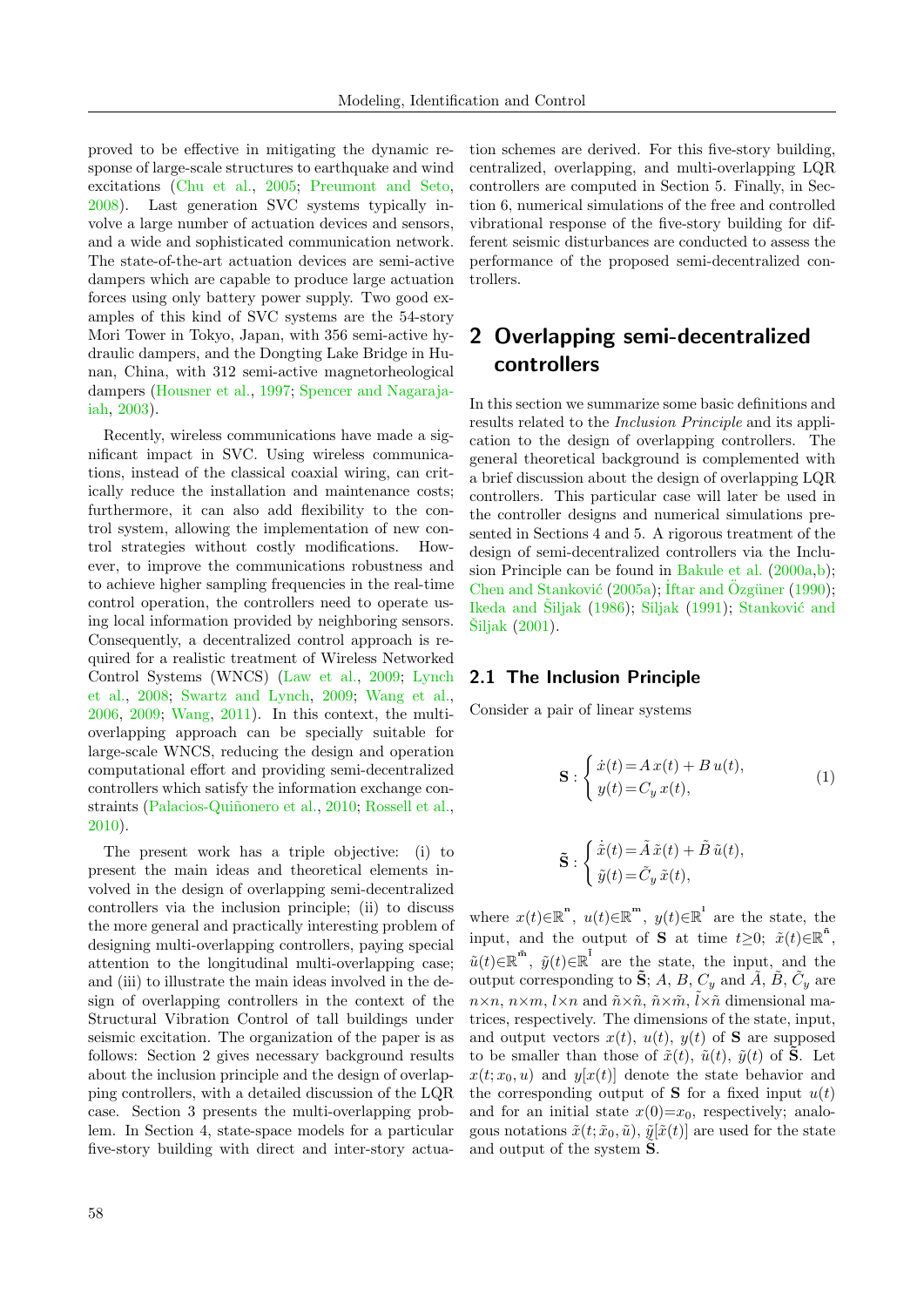Let us consider the following linear transformations:

$$
V: \mathbb{R}^{n} \longrightarrow \mathbb{R}^{\tilde{n}}, \quad U: \mathbb{R}^{\tilde{n}} \longrightarrow \mathbb{R}^{n},
$$
  
\n
$$
R: \mathbb{R}^{m} \longrightarrow \mathbb{R}^{\tilde{m}}, \quad Q: \mathbb{R}^{\tilde{m}} \longrightarrow \mathbb{R}^{m},
$$
  
\n
$$
T: \mathbb{R}^{1} \longrightarrow \mathbb{R}^{\tilde{1}}, \quad S: \mathbb{R}^{\tilde{1}} \longrightarrow \mathbb{R}^{1},
$$
  
\n(2)

where V, R, T are expansion matrices with rank(V)=n, rank $(R)=m$ , rank $(T)=l$ , and U, Q, S are contraction matrices which satisfy  $UV=I_n$ ,  $QR=I_m$ ,  $ST=I_l$ , with  $I_n$ ,  $I_m$ ,  $I_l$  denoting the identity matrices of indicated dimensions. For a given set of expansion matrices  $V$ , R, T, a set of contraction matrices may be obtained considering the corresponding pseudoinverses

$$
U = (V^T V)^{-1} V^T, Q = (R^T R)^{-1} R^T, S = (T^T T)^{-1} T^T.
$$

Definition 1 (Inclusion Principle) A system  $S$  includes the system  $S$  if there exists a quadruplet of matrices  $(U, V, R, S)$  such that, for any initial state  $x_0$  and any fixed input  $u(t)$  of S, the choice of

$$
\tilde{x}_0 = Vx_0,
$$
  

$$
\tilde{u}(t) = Ru(t), \text{ for all } t \ge 0
$$

as initial state  $\tilde{x}_0$  and input  $\tilde{u}(t)$  for the system  $\tilde{S}$ , implies

$$
x(t; x_0, u) = U\tilde{x}(t; \tilde{x}_0, \tilde{u}),
$$
  

$$
y[x(t)] = S\tilde{y}[\tilde{x}(t)], \text{ for all } t \ge 0.
$$

Given a linear system S and a set of expansion matrices V, R, T, an expanded system  $\tilde{S}$  may be defined by taking the system matrices in the form

$$
\tilde{A} = VAU + M, \quad \tilde{B} = VBQ + N, \quad \tilde{C}_y = TC_yU + L,\tag{3}
$$

where  $U, Q, S$  are contraction matrices, and  $M, N$ , L are complementary matrices of appropriate dimensions. In order to assure that the system S and the expanded system  $\tilde{S}$  satisfy the Inclusion Principle, the complementary matrices have to fulfil the conditions stated in the following theorem:

**Theorem 1** A system  $\tilde{\mathbf{S}}$  includes the system  $\mathbf{S}$  if and only if  $UM^iV=0$ ,  $UM^{i-1}NR=0$ ,  $SLM^{i-1}V=0$  and  $SLM^{i-1}NR = 0$  for all  $i = 1, 2, ..., \tilde{n}$ .

A special kind of expansion-contraction scheme, called restriction, is particularly simple and suitable for the design of overlapping controllers.

**Definition 2** (Restriction) Let  $\tilde{\mathbf{S}}$  be an expansion of the system S defined by the expanded system matrices  $\tilde{A}$ ,  $\tilde{B}$ ,  $\tilde{C}_y$ , given in [\(3\)](#page-2-0). The system **S** is said to be a restriction of  $\tilde{\mathbf{S}}$  if and only if  $MV=0$ ,  $NR=0$  and  $LV = 0$ .

From Theorem [1,](#page-2-1) it is clear that if the system  $S$  is a restriction of  $\tilde{S}$ , then the expanded system  $\tilde{S}$  includes the initial system S.

<span id="page-2-3"></span>

<span id="page-2-2"></span>Figure 1: Overlapping decomposition for a three-story building

#### <span id="page-2-5"></span>2.2 Decoupled expansions of overlapping decompositions

From an intuitive point of view, a system S admits an overlapping decomposition if it can be split into three subsystems  $S_1$ ,  $S_2$ ,  $S_3$  in such a way that no direct interaction between  $S_1$  and  $S_3$  may occur; that is, any interaction between  $S_1$  and  $S_3$  must take place through  $S_2$ . From the three subsystems  $S_i$ , two overlapping subsystems  $S^{(1)} = [S_1, S_2], S^{(2)} = [S_2, S_3]$  may be defined. The vibrational response of a three story building is a natural and illustrative example in this context. Each story can be seen as a subsystem  $S_i$ , the vibrational behavior of the first and third stories are clearly influenced by each other, but the interaction may only happen through the second story. An overlapping decomposition for a three-story building system is shown in Fig. [1.](#page-2-2)

<span id="page-2-0"></span>For the linear system  $S$  given in  $(1)$ , the possibility of overlapping decomposition may be stated in terms of the system matrices structure; more precisely, the linear system S admits an overlapping decomposition if the system matrices  $A, B$  and  $C_y$  present the following block tridiagonal structure:

<span id="page-2-1"></span>
$$
A = \begin{bmatrix} A_{11} & A_{12} & 0 \\ -A_{21} & -A_{22} & -A_{23} \\ 0 & -A_{32} & A_{33} \end{bmatrix}, B = \begin{bmatrix} B_{11} & B_{12} & 0 \\ -B_{21} & -B_{22} & -A_{23} \\ 0 & -B_{32} & B_{33} \end{bmatrix},
$$
  
\n
$$
C_{y} = \begin{bmatrix} (C_{y})_{11} & (C_{y})_{12} & 0 \\ (C_{y})_{21} & (C_{y})_{22} & (C_{y})_{23} \\ 0 & -B_{y} & -B_{z3} \end{bmatrix},
$$

<span id="page-2-4"></span>where  $A_{ii}$ ,  $B_{ij}$ ,  $(C_y)_{ij}$ , for  $i, j=1, 2, 3$ , are  $n_i \times n_i$ ,  $n_i \times m_j$ ,  $l_i \times n_j$  dimensional matrices, respectively. The partition of the state  $x=(x_1^T, x_2^T, x_3^T)^T$  has components of respective dimensions  $n_1$ ,  $n_2$ ,  $n_3$ , satisfying  $n_1+n_2+n_3=n$ ; the partition of  $u=(u_1^T, u_2^T, u_3^T)^T$ has components of dimensions  $m_1$ ,  $m_2$ ,  $m_3$ , such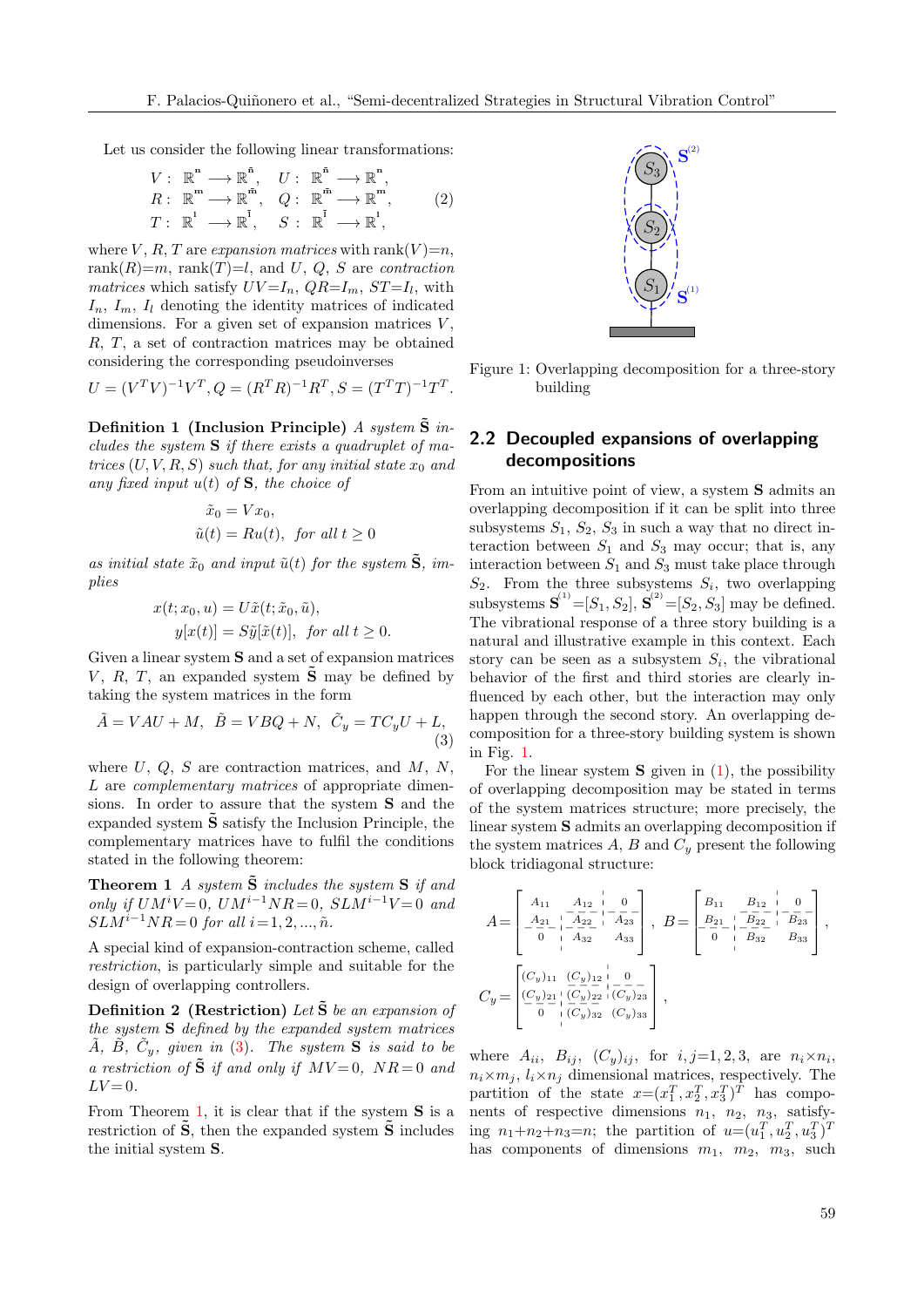that  $m_1+m_2+m_3=m$ ; and  $y=(y_1^T, y_2^T, y_3^T)^T$  has components of respective dimensions  $l_1$ ,  $l_2$ ,  $l_3$ , satisfying  $l_1+l_2+l_3=l$ . Note that the explicit dependence on time has been omitted to simplify the new notation; this will also be done in the sequel when convenient.

Given a linear system S which admits an overlapping decomposition, the design of an overlapping controller starts with a proper definition of the expansion matrices. A usual choice is

$$
V = \begin{bmatrix} I_{n_1} & 0 & 0 \\ 0 & I_{n_2} & 0 \\ 0 & I_{n_2} & 0 \\ 0 & 0 & I_{n_3} \end{bmatrix}, R = \begin{bmatrix} I_{m_1} & 0 & 0 \\ 0 & I_{m_2} & 0 \\ 0 & I_{m_2} & 0 \\ 0 & 0 & I_{m_3} \end{bmatrix}, T = \begin{bmatrix} I_{l_1} & 0 & 0 \\ 0 & I_{l_2} & 0 \\ 0 & I_{l_2} & 0 \\ 0 & 0 & I_{l_3} \end{bmatrix}.
$$

The corresponding pseudoinverse contractions are

$$
U = \begin{bmatrix} I_{n_1} & 0 & 0 & 0 \\ 0 & \frac{1}{2}I_{n_2} & \frac{1}{2}I_{n_2} & 0 \\ 0 & 0 & 0 & I_{n_3} \end{bmatrix}, \ Q = \begin{bmatrix} I_{m_1} & 0 & 0 & 0 \\ 0 & \frac{1}{2}I_{m_2} & \frac{1}{2}I_{m_2} & 0 \\ 0 & 0 & 0 & I_{m_3} \end{bmatrix},
$$

$$
S = \begin{bmatrix} I_{l_1} & 0 & 0 & 0 \\ 0 & \frac{1}{2}I_{l_2} & \frac{1}{2}I_{l_2} & 0 \\ 0 & 0 & 0 & I_{l_3} \end{bmatrix}.
$$

A first set of expanded matrices are computed in the form

$$
\overline{A} = VAU, \quad \overline{B} = VBQ, \quad \overline{C}_y = TC_yU,
$$

resulting

A¯= A<sup>11</sup> 1 <sup>2</sup> A<sup>12</sup> p p 1 <sup>2</sup> A<sup>12</sup> 0 A<sup>21</sup> 1 <sup>2</sup> A<sup>22</sup> p 1 <sup>2</sup> A<sup>22</sup> A<sup>23</sup> − − − − − − − − − − − − − A<sup>21</sup> 1 <sup>2</sup> A<sup>22</sup> p 1 <sup>2</sup> A<sup>22</sup> A<sup>23</sup> 0 1 <sup>2</sup> A<sup>32</sup> p 1 <sup>2</sup> A<sup>32</sup> A<sup>33</sup> , B¯ = B<sup>11</sup> 1 <sup>2</sup> B<sup>12</sup> p p 1 <sup>2</sup> B<sup>12</sup> 0 B<sup>21</sup> 1 <sup>2</sup> B<sup>22</sup> p p 1 <sup>2</sup> B<sup>22</sup> B<sup>23</sup> − − − − − − − − − − − − − B<sup>21</sup> 1 <sup>2</sup> B<sup>22</sup> p p 1 <sup>2</sup> B<sup>22</sup> B<sup>23</sup> 0 1 <sup>2</sup> B<sup>32</sup> p p 1 <sup>2</sup> B<sup>32</sup> B<sup>33</sup> , C¯ <sup>y</sup> = (Cy)<sup>11</sup> 1 2 (Cy)<sup>12</sup> p p 1 2 (Cy)<sup>12</sup> 0 (Cy)<sup>21</sup> 1 2 (Cy)<sup>22</sup> p p 1 2 (Cy)<sup>22</sup> (Cy)<sup>23</sup> − − − − − − − − − − − − − (Cy)<sup>21</sup> 1 2 (Cy)<sup>22</sup> p p 1 2 (Cy)<sup>22</sup> (Cy)<sup>23</sup> 0 1 2 (Cy)<sup>32</sup> p p 1 2 (Cy)<sup>32</sup> (Cy)<sup>33</sup> .

Now, we form an expanded system  $\tilde{\mathbf{S}}$  as indicated in [\(3\)](#page-2-0) by adding a set of adequate complementary matrices. If the complementary matrices are chosen in the form

$$
M = \begin{bmatrix} 0 & \frac{1}{2}A_{12} & -\frac{1}{2}A_{12} & 0 \\ 0 & \frac{1}{2}A_{22} & -\frac{1}{2}A_{22} & 0 \\ 0 & -\frac{1}{2}A_{22} & \frac{1}{2}A_{22} & 0 \\ 0 & -\frac{1}{2}A_{32} & \frac{1}{2}A_{32} & 0 \end{bmatrix}, N = \begin{bmatrix} 0 & \frac{1}{2}B_{12} & -\frac{1}{2}B_{12} & 0 \\ 0 & \frac{1}{2}B_{22} & -\frac{1}{2}B_{22} & 0 \\ 0 & -\frac{1}{2}B_{22} & \frac{1}{2}B_{22} & 0 \\ 0 & -\frac{1}{2}B_{32} & \frac{1}{2}B_{32} & 0 \end{bmatrix},
$$

$$
L = \begin{bmatrix} 0 & \frac{1}{2}(C_y)_{12} & -\frac{1}{2}(C_y)_{12} & 0 \\ 0 & \frac{1}{2}(C_y)_{22} & -\frac{1}{2}(C_y)_{22} & 0 \\ 0 & -\frac{1}{2}(C_y)_{22} & \frac{1}{2}(C_y)_{22} & 0 \\ 0 & -\frac{1}{2}(C_y)_{32} & \frac{1}{2}(C_y)_{32} & 0 \end{bmatrix},
$$

then, the system  $S$  is a restriction of  $\tilde{S}$ , and the expanded system  $\tilde{\mathbf{S}}$  presents an almost-decoupled structure. More specifically, the system matrices of  $\tilde{\mathbf{S}}$  have the following block structure:

$$
\tilde{A} = \bar{A} + M = \begin{bmatrix} \tilde{A}_{11} & \tilde{A}_{12} \\ \tilde{A}_{21} & \tilde{A}_{22} \end{bmatrix} = \begin{bmatrix} A_{11} & A_{12} & | & 0 & 0 \\ A_{21} & A_{22} & | & 0 & A_{23} \\ -\frac{1}{A_{21}} & -\frac{1}{0} & | & -\frac{1}{A_{22}} - \frac{1}{A_{23}} \\ 0 & 0 & | & A_{32} & A_{33} \end{bmatrix},
$$
\n(4)

<span id="page-3-0"></span>
$$
\tilde{B} = \bar{B} + N = \begin{bmatrix} \tilde{B}_{11} & \tilde{B}_{12} \\ \tilde{B}_{21} & \tilde{B}_{22} \end{bmatrix} = \begin{bmatrix} B_{11} & B_{12} & | & 0 & 0 \\ B_{21} & B_{22} & | & 0 & B_{23} \\ - & - & - & - & - \\ B_{21} & 0 & | & B_{22} & B_{23} \\ 0 & 0 & | & B_{32} & B_{33} \end{bmatrix},
$$
\n(5)

<span id="page-3-1"></span>
$$
\tilde{C}_y = \bar{C}_y + L = \begin{bmatrix} (\tilde{C}_y)_{11} & (\tilde{C}_y)_{12} \\ (\tilde{C}_y)_{21} & (\tilde{C}_y)_{22} \end{bmatrix}
$$
\n
$$
= \begin{bmatrix} (C_y)_{11} & (C_y)_{12} & | & 0 & 0 \\ (C_y)_{21} & (C_y)_{22} & | & 0 & (C_y)_{23} \\ \frac{C_y_{21}}{C_y_{21}} & \frac{C_y_{22}}{C_y} & \frac{C_y_{22}}{C_y_{22}} & \frac{C_y_{22}}{C_y_{23}} \\ 0 & 0 & | & (C_y)_{32} & (C_y)_{33} \end{bmatrix} .
$$
\n(6)

The state, input and output vectors of the expanded system

<span id="page-3-2"></span>
$$
\tilde{\mathbf{S}} : \dot{\tilde{x}}(t) = \tilde{A}\,\tilde{x}(t) + \tilde{B}\,\tilde{u}(t),
$$

$$
\tilde{y}(t) = \tilde{C}_y\,\tilde{x}(t),
$$

can be written in the form  $\tilde{x}^T = (x_1^T, x_2^T, x_3^T, x_3^T)$ ,  $\tilde{u}^T = (u_1^T, u_2^T, u_3^T, u_3^T)$  and  $\tilde{y}^T = (y_1^T, y_2^T, y_3^T, y_3^T)$ . Using the block notation given in  $(4)$ ,  $(5)$ ,  $(6)$ , we may define two almost-decoupled expanded subsystems

$$
\tilde{\mathbf{S}}_1 : \dot{\tilde{x}}_1(t) = \tilde{A}_{11} \tilde{x}_1(t) + \tilde{B}_{11} \tilde{u}_1(t) + \tilde{A}_{12} \tilde{x}_2(t) + \tilde{B}_{12} \tilde{u}_2(t),
$$
  

$$
\tilde{y}_1(t) = (\tilde{C}_y)_{11} \tilde{x}_1(t) + (\tilde{C}_y)_{12} \tilde{x}_2(t),
$$

$$
\tilde{\mathbf{S}}_2 : \dot{\tilde{x}}_2(t) = \tilde{A}_{22} \tilde{x}_2(t) + \tilde{B}_{22} \tilde{u}_2(t) + \tilde{A}_{21} \tilde{x}_1(t) + \tilde{B}_{21} \tilde{u}_1(t), \n\tilde{y}_2(t) = (\tilde{C}_y)_{21} \tilde{x}_1(t) + (\tilde{C}_y)_{22} \tilde{x}_2(t),
$$

where  $\tilde{x}_1^T = (x_1^T, x_2^T), \tilde{u}_1^T = (u_1^T, u_2^T), \tilde{y}_1^T = (y_1^T, y_2^T),$  and  $\tilde{x}_2^T = (x_2^T, x_3^T), \ \tilde{u}_2^T = (u_2^T, u_3^T), \ \tilde{y}_2^T = (y_2^T, y_3^T).$  By removing the interconnection blocks, two decoupled expanded subsystems result

 $(1)$ 

$$
\tilde{\mathbf{S}}_{\mathbf{D}}^{(1)} : \dot{\tilde{x}}_1(t) = \tilde{A}_{11} \tilde{x}_1(t) + \tilde{B}_{11} \tilde{u}_1(t),
$$

$$
\tilde{y}_1(t) = (\tilde{C}_y)_{11} \tilde{x}_1(t),
$$

$$
\tilde{\mathbf{S}}_{\mathbf{D}}^{(2)} : \dot{\tilde{x}}_2(t) = \tilde{A}_{22} \tilde{x}_2(t) + \tilde{B}_{22} \tilde{u}_2(t),
$$

$$
\tilde{y}_2(t) = (\tilde{C}_y)_{22} \tilde{x}_2(t),
$$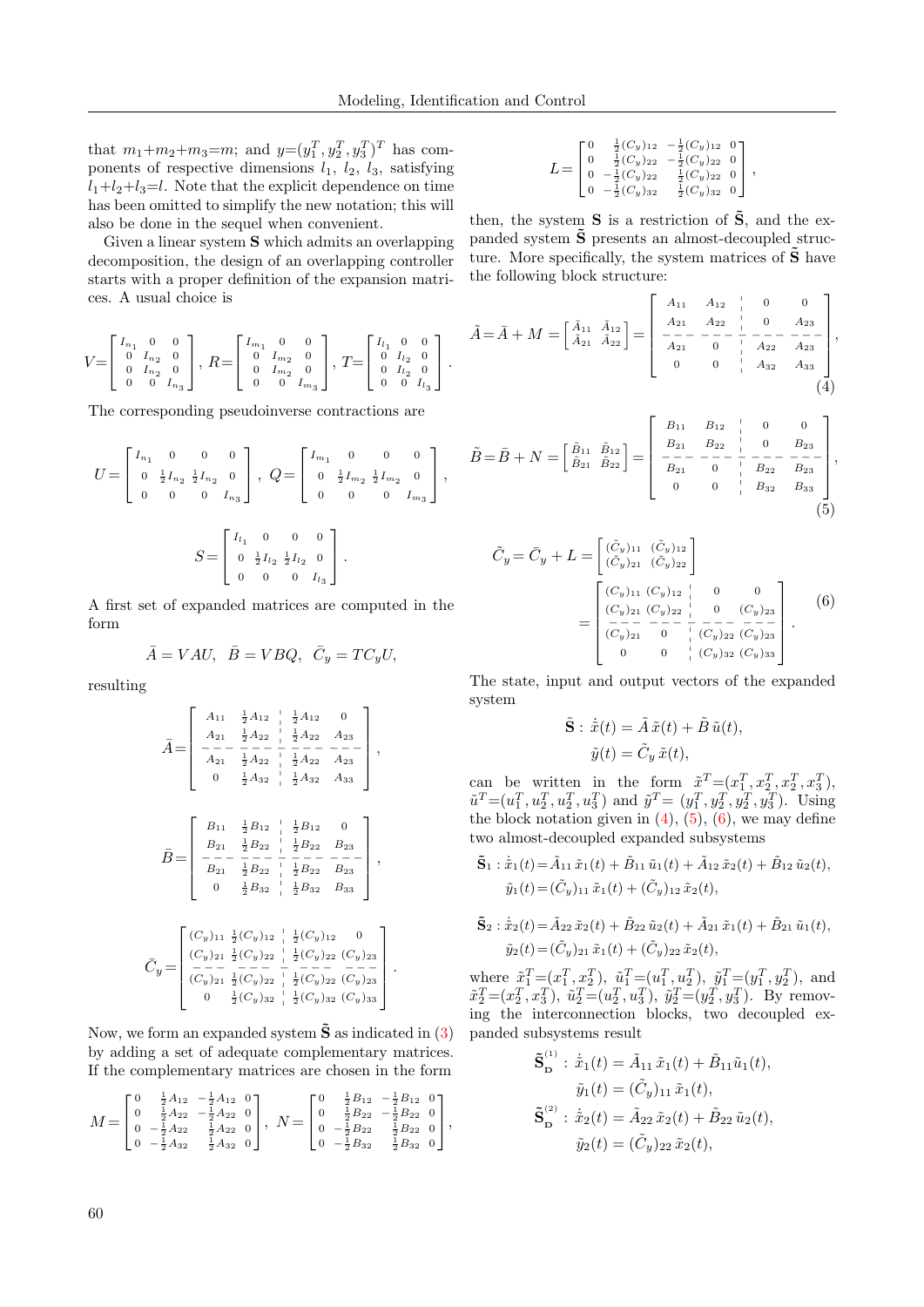

<span id="page-4-0"></span>Figure 2: Decoupled expansion of an overlapping decomposition

which define a decoupled expanded system

$$
\tilde{\mathbf{S}}_{\mathbf{D}} : \dot{\tilde{x}}(t) = \tilde{A}_{\scriptscriptstyle D} \, \tilde{x}(t) + \tilde{B}_{\scriptscriptstyle D} \, \tilde{u}(t),
$$

$$
\tilde{y}(t) = (\tilde{C}_y)_{\scriptscriptstyle D} \, \tilde{x}(t),
$$

where  $\tilde{A}_{D} = \text{diag}\{\tilde{A}_{11}, \tilde{A}_{22}\}, \ \tilde{B}_{D} = \text{diag}\{\tilde{B}_{11}, \tilde{B}_{22}\}$  and  $(\tilde{C}_y)_D = \text{diag}\{(\tilde{C}_y)_1, (\tilde{C}_y)_2\}.$  The decoupled expansion process is schematically depicted in Fig. [2.](#page-4-0)

#### 2.3 Design of overlapping controllers

To complete the design of an overlapping controller for S, two additional steps are required: (1) to design a decentralized controller  $\tilde{K}_D$  for the expanded decoupled system  $\tilde{\mathbf{S}}_{\mathbf{D}}$ , and (2) to contract the decentralized expanded controller  $\tilde{K}_D$  to a semi-decentralized overlapping controller  $K_o$  for **S**. The design of  $\tilde{\mathbf{S}}_{\mathbf{D}}$  can be done by independently computing local controllers for  $\tilde{\mathbf{S}}_{_{\mathbf{D}}}^{^{(1)}}$  $_{\mathbf{D}}^{^{(1)}}$  and  $\tilde{\mathbf{S}}_{\mathbf{D}}^{^{(2)}}$  $\sum_{\mathbf{D}}^{(2)}$ ; in the next subsection, this step will be considered in detail for the particular case of designing optimal LQR controllers. Regarding to the second step, the concept of contractibility is introduced in order to guarantee the correctness of the controller contraction process.

Definition 3 (Contractibility) Suppose that  $\tilde{S}$  is an expansion of the system S. Then, a control law  $\tilde{u}(t)=\tilde{K}\tilde{x}(t)$  for  $\tilde{S}$  is contractible to the control law  $u(t)=Kx(t)$  for **S** if there exist transformations as  $\overline{in}$  [\(2\)](#page-2-3) such that, for any initial state  $x_0 \in \mathbb{R}^n$  and any input  $u(t) \in \mathbb{R}^{m}$ , if  $\tilde{x}_0 = V x_0$  and  $\tilde{u}(t) = R u(t)$  then  $Kx(t; x_0, u) = QK\tilde{x}(t; Vx_0, Ru)$  for all  $t \geq 0$ .

The following proposition expresses the contractibility property in terms of complementary matrices.

**Proposition 1** Suppose that  $\tilde{S}$  is an expansion of the system S. Then, a control law  $\tilde{u}(t) = \tilde{K} \tilde{x}(t)$  for  $\tilde{S}$  is contractible to the control law  $u(t)=Kx(t)$  for **S** if and only if  $Q\tilde{K}V=K$ ,  $Q\tilde{K}M^iV=0$ ,  $Q\tilde{K}M^{i-1}NR=0$ , for  $i=1,\ldots,\tilde{n}$ .

When the original system **S** is a restriction of the expanded system  $\hat{S}$ , from Definition [2](#page-2-4) and Proposition [1,](#page-4-1) it is clear that any expanded controller  $\tilde{K}$  designed in  $\tilde{\mathbf{S}}$  can be contracted to a controller  $K = Q\tilde{K}V$  for  $\mathbf{S}$ .

If  $\tilde{K}^{(1)}$  and  $\tilde{K}^{(2)}$  are local controllers for the decoupled expanded subsystems  $\tilde{\mathbf{S}}_{\mathbf{n}}^{(1)}$  $\mathbf{S}_{\mathbf{D}}^{(1)}$  and  $\mathbf{\tilde{S}}_{\mathbf{D}}^{(2)}$  $\int_{\mathbf{D}}^{\infty}$ , then a block diagonal controller can be obtained in the form

<span id="page-4-3"></span>
$$
\tilde{K}_D = \left[ \begin{array}{cc} \tilde{K}^{(1)} & 0 \\ 0 & \tilde{K}^{(2)} \end{array} \right];
$$

this expanded controller can be contracted to an overlapping controller

$$
K_o = Q\tilde{K}_D V = \begin{bmatrix} K_{11} & K_{12} & | & 0 \\ K_{21} & | & K_{22} & | & K_{23} \\ -\frac{K_{21}}{0} & | & K_{32} & K_{33} \\ | & | & | & K_{32} & K_{33} \end{bmatrix},
$$
 (7)

which has a desired block tridiagonal structure.

#### 2.4 Design of LQR overlapping controllers

To design a centralized state-feedback optimal LQR controller for the system  $(1)$ , we begin by defining the performance index

$$
J_c(x(t), u(t)) = \int_0^\infty \left[ x^T(t) Q^* x(t) + u^T(t) R^* u(t) \right] dt,
$$
\n(8)

where  $Q^*$  is a positive-semidefinite real symmetric matrix, and  $R^*$  is a positive-definite real symmetric matrix. If the Riccati equation

$$
A^T P + P A - P B (R^*)^{-1} B^T P + Q^* = 0
$$

has a positive-definite solution  $P$ , then the control vector

<span id="page-4-4"></span><span id="page-4-2"></span>
$$
u_{opt}(t) = -K_{opt} x(t) \tag{9}
$$

with the gain matrix

$$
K_{opt} = (R^*)^{-1}B^T P
$$

minimizes the index [\(8\)](#page-4-2) for the trajectories satisfying

$$
\dot{x} = Ax + Bu
$$

<span id="page-4-1"></span>and for all initial state  $x_0$ . The optimal value of the index corresponding to the initial state  $x_0$  is

$$
[J_c(x_0)]_{opt} = x_0^T P x_0.
$$

If the components of the initial state are considered independent random variables with mean  $\mu = 0$  and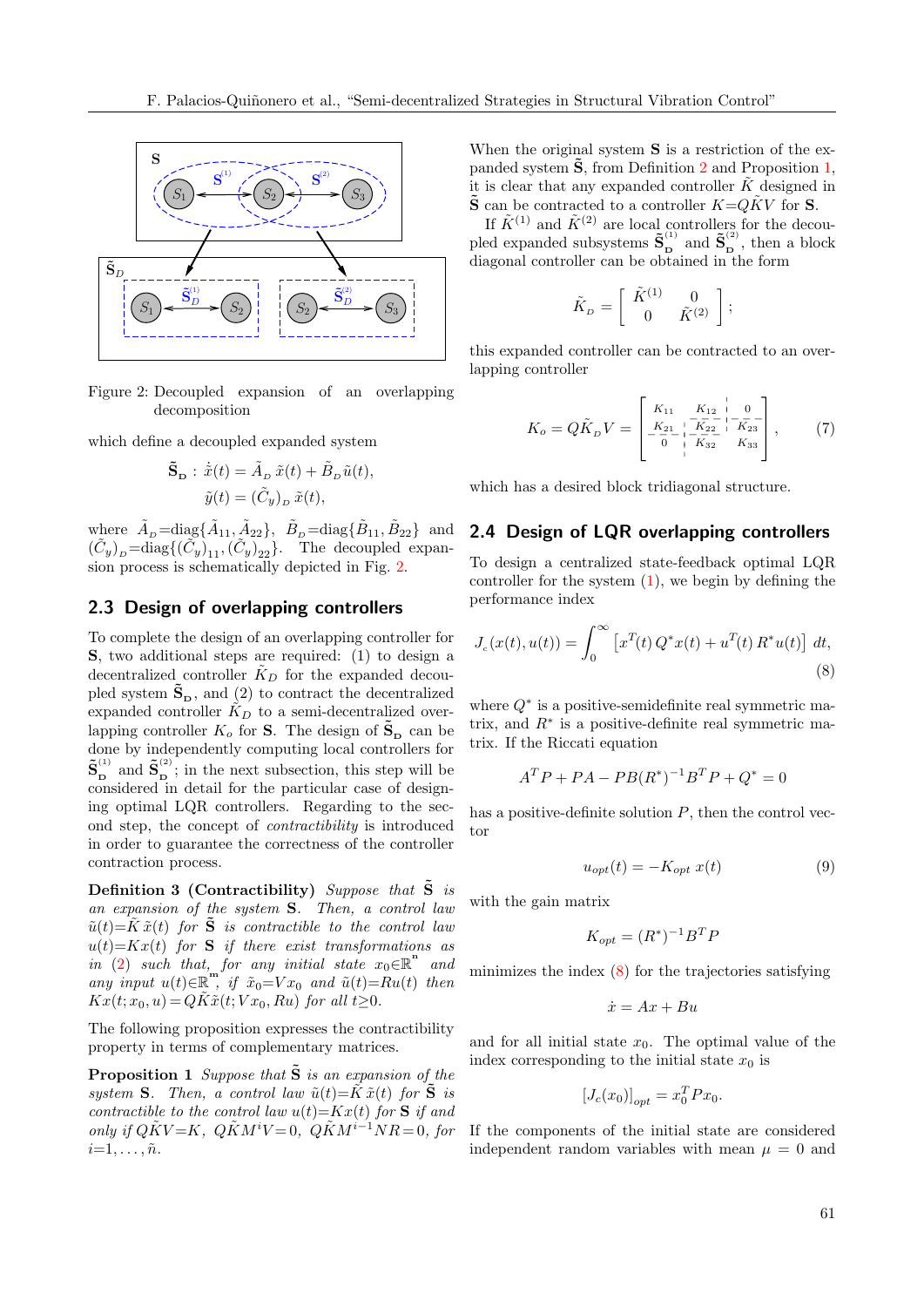variance  $\sigma^2 = 1$ , then the average value of  $[J_c(x_0)]_{opt}$ can be computed as

$$
[J_c]_{opt} = \text{trace}(P).
$$

Any other stable gain matrix  $K$  will define a control law  $u(t) = -Kx(t)$  with an associated average cost  $J_K$  $\geq [J_c]_{opt}$ . The value of  $J_K$  can be computed as

$$
J_K = \text{trace}(P_K),
$$

where  $P_K$  is the solution of the Lyapunov equation

$$
(A - BK)^T P + P(A - BK) + Q^* + K^T R^* K = 0.
$$

To design an overlapping LQR controller, we start by computing local optimal LQR controllers for the expanded decoupled subsystems  $\tilde{\mathbf{S}}_{\mathbf{n}}^{(1)}$  $\mathbf{S}_{\mathbf{D}}^{(1)}$  and  $\mathbf{\tilde{S}}_{\mathbf{D}}^{(2)}$  $\overline{D}$ . To this end, we consider local quadratic cost functions

$$
\tilde{J}_{D}^{(1)}(\tilde{x}_{1}(t), \tilde{u}_{1}(t)) = \int_{0}^{\infty} \left[ \tilde{x}_{1}^{T}(t)\tilde{Q}_{1}^{*}\tilde{x}_{1}(t) + \tilde{u}_{1}^{T}(t)\tilde{R}_{1}^{*}\tilde{u}_{1}(t) \right] dt, \quad (10)
$$

$$
\tilde{J}_{D}^{(2)}(\tilde{x}_{2}(t), \tilde{u}_{2}(t)) = \int_{0}^{\infty} \left[ \tilde{x}_{2}^{T}(t) \tilde{Q}_{2}^{*} \tilde{x}_{2}(t) + \tilde{u}_{2}^{T}(t) \tilde{R}_{2}^{*} \tilde{u}_{2}(t) \right] dt, (11)
$$

where  $\tilde{Q}_1^*, \tilde{Q}_2^*, \tilde{R}_1^*$  and  $\tilde{R}_2^*$  are appropriate expanded weighting matrices. The gain matrices for the control laws

$$
\tilde{u}_1(t) = -\tilde{K}_1 \tilde{x}_1(t), \qquad \tilde{u}_2(t) = -\tilde{K}_2 \tilde{x}_2(t),
$$

that minimize the cost functions  $(10,11)$  $(10,11)$ , can be independently computed as

$$
\tilde{K}_1 = \left[\tilde{R}_1^*\right]^{-1} \tilde{B}_1^T \tilde{P}_1, \qquad \tilde{K}_2 = \left[\tilde{R}_2^*\right]^{-1} \tilde{B}_2^T \tilde{P}_2,
$$

where  $\tilde{P}_1$  and  $\tilde{P}_2$  are the solutions of the corresponding Riccati equations. In the decoupled expanded system  $\tilde{\mathbf{S}}_{\mathbf{D}}$ , the gain matrix of the controller  $\tilde{u}(t) = -\tilde{K}_{\scriptscriptstyle{D}}\tilde{x}(t)$ which minimizes the cost function

$$
\tilde{J}_D(\tilde{x}(t),\tilde{u}(t)) = \int_0^\infty \left[ \tilde{x}^T(t)\tilde{Q}_D^*\tilde{x}(t) + \tilde{u}^T(t)\tilde{R}_D^*\tilde{u}(t) \right] dt,
$$

with

$$
\tilde{Q}_D^* = \text{diag}\{\tilde{Q}_1^*, \tilde{Q}_2^*\}, \quad \tilde{R}_D^* = \text{diag}\{\tilde{R}_1^*, \tilde{R}_2^*\},
$$

can be written as a block diagonal gain matrix

$$
\tilde{K}_D = \text{diag}\{\tilde{K}_1, \tilde{K}_2\}.
$$



<span id="page-5-3"></span>Figure 3: Multi-overlapping decompositions

Finally, the controller  $\tilde{u}_D(t) = -\tilde{K}_D \tilde{x}(t)$  is contracted to an overlapping controller

<span id="page-5-2"></span>
$$
u_o(t) = -K_o x(t) \tag{12}
$$

<span id="page-5-0"></span>that can be implemented into the original system S. The contracted gain matrix is computed as

$$
K_o = Q\tilde{K}_D V,
$$

<span id="page-5-1"></span>and has the desired block tridiagonal structure shown in [\(7\)](#page-4-3). Obviously, the gain matrix  $K<sub>o</sub>$  defines a suboptimal controller with an expected cost  $J_{K_o} \geq [J_c]_{opt}$ . However, the numerical simulations show that the overlapping controller [\(12\)](#page-5-2) exhibits a remarkably high performance level with respect to the centralized optimal LQR controller [\(9\)](#page-4-4), despite the restricted information exchange and the lower dimension required in its design.

# <span id="page-5-4"></span>3 Multi-overlapping controllers

Although the vast majority of theoretical results and applications of overlapping decomposition has been formulated for the simple case of two overlapping subsystems, it should be noted that most of the problems appearing in the context of large scale and complex systems lead naturally to the consideration of multioverlapping structures. The generalization from a simple overlapping to a multi-overlapping approach is by no means straightforward. For three overlapping subsystems, three different overlapping topologies can be considered: longitudinal, loop, and radial. These basic multi-overlapping structures are illustrated in Fig. [3,](#page-5-3) where the circles in the diagrams may be seen as physical subsystems; the arrows indicate state, input, or output interaction; and the dashed ellipses represent the overlapping subsystems. Obviously, in the general case of  $n$  overlapping subsystems, highly complex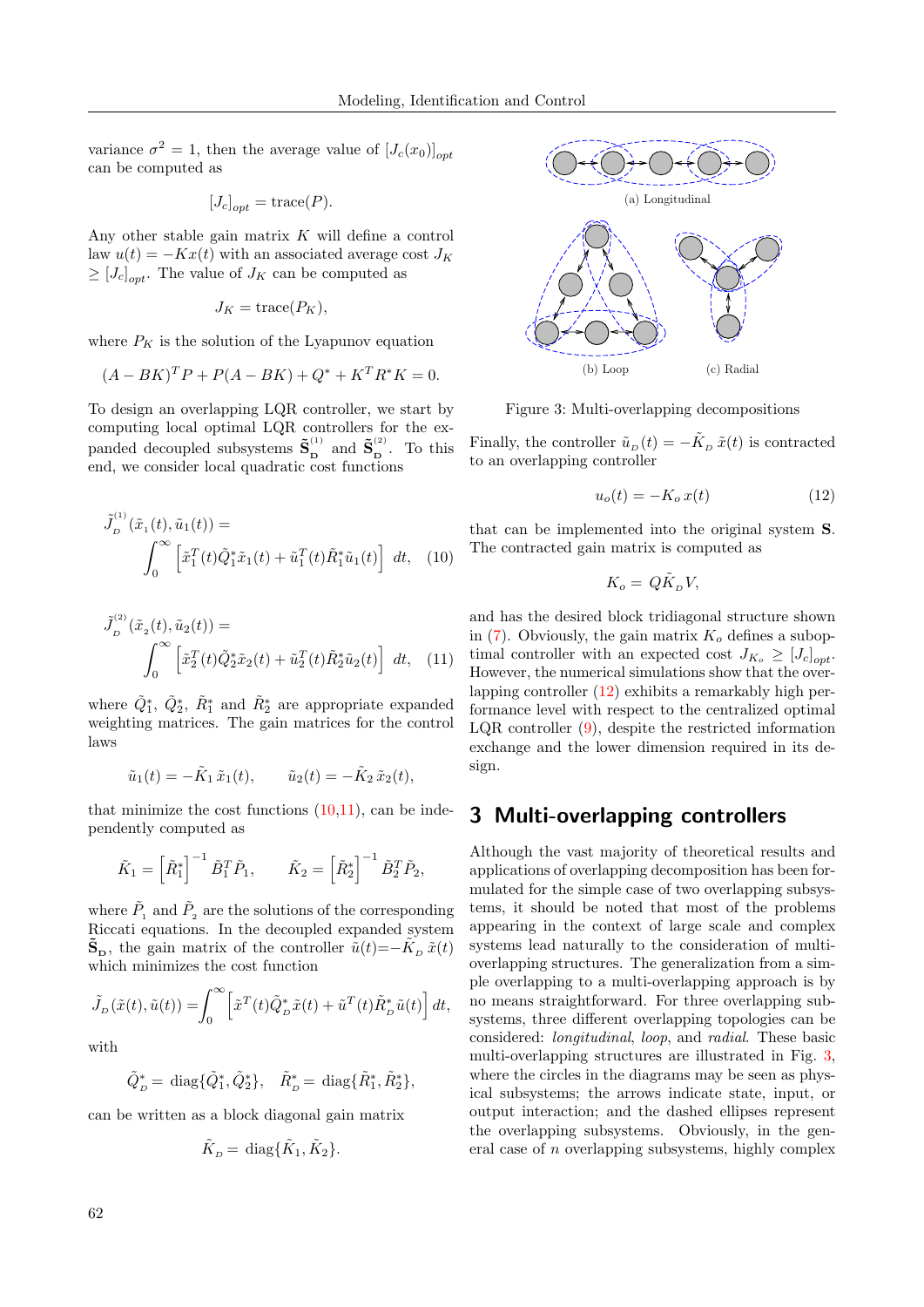multi-overlapping structures may appear. An interesting study on multi-overlapping controller design for general multi-overlapping structures can be found in Chen and Stanković [\(2005a\)](#page-15-13).

The Expansion-Decoupling-Contraction (EDC) process involved in the design of multi-overlapping controllers may be carried out following two different approaches: (i) single-step, and (ii) multi-step. The single-step approach processes all the subsystems simultaneously, uses a generalized version of the Inclusion Principle, and requires generalized forms of the expansion and complementary matrices whose structure depends on the structure of the particular multioverlapping decomposition under consideration. The multi-step approach breaks the overall EDC process into a set of elemental EDC subprocesses where only two subsystems are involved. The interest of the multistep approach lies in its balanced combination of theoretical simplicity and computational efficiency: from a theoretical point of view, only the basic theory of two overlapping subsystems is required; from a computational perspective, the same basic procedure is repeatedly used, and part of the computations might be processed in parallel. A detailed study of the design of multi-overlapping controllers for longitudinal multioverlapping systems following the multi-step approach may be found in Palacios-Quiñonero et al. [\(2010\)](#page-16-11).

In this section, to illustrate the main ideas involved in the multi-step EDC process, we discuss a particular case of multi-overlapping controller design for a system admitting a longitudinal multi-overlapping decomposition (see Fig. [4\)](#page-7-0); an example of application to the vibrational control of a five-story building will be provided in Section [5.](#page-9-0) Let us suppose that the system S given in [\(1\)](#page-1-0) admits the sequential multi-overlapping decomposition shown in Fig. [4,](#page-7-0) this means that the system matrices have a tridiagonal block structure. In particular, the state matrix can be written in the form

$$
A = \begin{bmatrix} \hat{A}_{11} & \hat{A}_{12} & 0 & 0 & 0 \\ \hat{A}_{21} & \hat{A}_{22} & \hat{A}_{23} & 0 & 0 \\ 0 & \hat{A}_{32} & \hat{A}_{33} & \hat{A}_{34} & 0 \\ 0 & 0 & \hat{A}_{43} & \hat{A}_{44} & \hat{A}_{45} \\ 0 & 0 & 0 & \hat{A}_{54} & \hat{A}_{55} \end{bmatrix};
$$
(13)

the input and output matrices  $B, C_y$ , will present an analogous structure with blocks  $\hat{B}_{ij}$ ,  $(\hat{C}_y)_{ij}$ . The subsystems  $\hat{S}_j$  are

$$
\hat{S}_1 : \begin{cases} \n\dot{\hat{x}}_1 = \hat{A}_{11}\hat{x}_1 + \hat{B}_{11}\hat{u}_1 + \hat{A}_{12}\hat{x}_2 + \hat{B}_{12}\hat{u}_2, \\
\hat{y}_1 = (\hat{C}_y)_{11}\hat{x}_1 + (\hat{C}_y)_{12}\hat{x}_2, \\
& \hat{x}_j : \begin{cases} \n\dot{\hat{x}}_j = \hat{A}_{jj}\hat{x}_j + \hat{B}_{jj}\hat{u}_j + \hat{A}_{j,j-1}\hat{x}_{j-1} + \hat{A}_{j,j+1}\hat{x}_{j+1} \\
+ \hat{B}_{j,j-1}\hat{u}_{j-1} + \hat{B}_{j,j+1}\hat{u}_{j+1}, \\
\hat{y}_j = (\hat{C}_y)_{jj}\hat{x}_j + (\hat{C}_y)_{j,j-1}\hat{x}_{j-1} + (\hat{C}_y)_{j,j+1}\hat{x}_{j+1},\n\end{cases}
$$

for  $j = 2, \ldots 4$ , and

$$
\hat{S}_5 : \begin{cases} \dot{\hat{x}}_5 = \hat{A}_{55}\hat{x}_5 + \hat{B}_{55}\hat{u}_5 + \hat{A}_{54}\hat{x}_4 + \hat{B}_{54}\hat{u}_4, \\ \hat{y}_5 = (\hat{C}_y)_{55}\hat{x}_5 + (\hat{C}_y)_{54}\hat{x}_4, \end{cases}
$$

where  $\hat{x}_j$ ,  $\hat{u}_j$ ,  $\hat{y}_j$ , are the state, input and output of the subsystem  $\hat{S}_j$  with respective dimensions  $\hat{n}_j$ ,  $\hat{m}_j$ ,  $\hat{l}_i, j = 1, \ldots, 5$ . The overall state of the system **S** is

$$
x = (\hat{x}_1, \hat{x}_2, \hat{x}_3, \hat{x}_4, \hat{x}_5),
$$
 with dimension  $n = \sum \hat{n}_j$ ;

analogously, the overall input and output vectors can be written as

$$
u = (\hat{u}_1, \hat{u}_2, \hat{u}_3, \hat{u}_4, \hat{u}_5),
$$
 with dimension  $m = \sum \hat{m}_j$ ,  
\n
$$
y = (\hat{y}_1, \hat{y}_2, \hat{y}_3, \hat{y}_4, \hat{y}_5),
$$
 with dimension  $l = \sum \hat{l}_j$ .

To carry out the decoupling extension of the multioverlapping system, we proceed in two stages.

In *Stage 1*, we consider the subsystems  $S^{(1)}$ ,  $S^{(2)}$ , which overlap in subsystem  $\hat{S}_3$ , and perform a first decoupling expansion as explained in Subsection [2.2](#page-2-5) with  $n_1$  =  $\hat{n}_1 + \hat{n}_2$ ,  $n_2 = \hat{n}_3$ ,  $n_3 = \hat{n}_4 + \hat{n}_5$ ; and  $m_1 = \hat{m}_1 + \hat{m}_2$ ,  $m_2 = \hat{m}_3$ ,  $m_3 = \hat{m}_4 + \hat{m}_5$ . As the output is not relevant in the design of state-feedback controllers, it can be omitted. After adding a suitable set of complementary matrices and properly removing the residual interconnection blocks, we obtain a first pair of expanded decoupled systems  $\tilde{\mathbf{S}}_{\mathbf{n}}^{(1)}$  $\mathbf{\tilde{S}}_\mathbf{D}^{(2)},\ \mathbf{\tilde{S}}_\mathbf{D}^{(2)}$  $\int_{\mathbf{D}}^{\infty}$ . At this point, expanded controllers  $\tilde{K}^{(1)}$ ,  $\tilde{K}^{(2)}$  can be independently computed and contracted to obtain an overlapping controller  $K_{\alpha}$ ; this approach will be followed in Subsection [5.2](#page-10-0) and is depicted in Fig. [7.](#page-10-1)

<span id="page-6-0"></span>In Stage 2, we observe that the decoupled expanded systems obtained in Stage 1 admit a new overlapping decomposition:  $\tilde{\mathbf{S}}_{\mathbf{n}}^{(1)}$  $\sum_{n=0}^{\infty}$  can be decomposed in the subsystems  $\mathbf{S}^{(11)}$ ,  $\mathbf{S}^{(12)}$ , which overlap in  $\hat{S}_2$ ;  $\tilde{\mathbf{S}}_R^{(2)}$  $\sum_{\mathbf{D}}^{\infty}$  can be decomposed in the subsystems  $S^{(2)}$ ,  $S^{(2)}$ , which overlap in  $\hat{S}_4$ . Further decoupling expansions may be performed (in parallel) for  $\tilde{\mathbf{S}}_{\mathbf{p}}^{(1)}$  $_{\text{D}}^{^{(1)}}$  and  $\tilde{\text{S}}_{_{\text{D}}}^{^{(2)}}$  $\sum_{n=1}^{\infty}$ , resulting the four decoupled expanded systems  $\tilde{\mathbf{S}}_{\mathbf{n}}^{(11)}$  $\mathbf{\tilde{S}}_\mathbf{D}^{(12)},\ \mathbf{\tilde{S}}_\mathbf{D}^{(12)}$  $\mathbf{\tilde{S}}_{\mathbf{D}}^{(21)}, \ \mathbf{\tilde{S}}_{\mathbf{D}}^{(21)}$  $\mathbf{\tilde{S}}_{\mathbf{D}}^{(22)}, \ \mathbf{\tilde{S}}_{\mathbf{D}}^{(22)}$  $\sum_{\mathbf{D}}^{(22)}$ . Now, four low dimension expanded controllers  $\tilde{K}^{(11)}$ ,  $\tilde{K}^{(12)}$ ,  $\tilde{K}^{(21)}$ ,  $\tilde{K}^{(22)}$ , can be computed (in parallel). A two-step contraction process follows: firstly,  $\tilde{K}^{(11)}$ ,  $\tilde{K}^{(12)}$  are contracted to an overlapping controller  $\tilde{K}^{(1)}$  for  $\tilde{\mathbf{S}}_{\mathbf{p}}^{(1)}$ , and  $\tilde{K}^{(21)}$ ,  $\tilde{K}^{(22)}$  are contracted to an overlapping controller  $\tilde{K}^{(2)}$  for  $\tilde{\mathbf{S}}_{\mathbf{D}}^{(2)}$  $\tilde{\mathbf{F}}_{\mathbf{D}}^{(2)}$ ; secondly,  $\tilde{K}^{(1)}$ ,  $\tilde{K}^{(2)}$  are contracted to a multi-overlapping controller

$$
K_{mo} = \begin{bmatrix} \hat{K}_{11} & \hat{K}_{12} & 0 & 0 & 0 \\ \hat{K}_{21} & \hat{K}_{22} & \hat{K}_{23} & 0 & 0 \\ 0 & \hat{K}_{32} & \hat{K}_{33} & \hat{K}_{34} & 0 \\ 0 & 0 & \hat{K}_{43} & \hat{K}_{44} & \hat{K}_{45} \\ 0 & 0 & 0 & \hat{K}_{54} & \hat{K}_{55} \end{bmatrix},
$$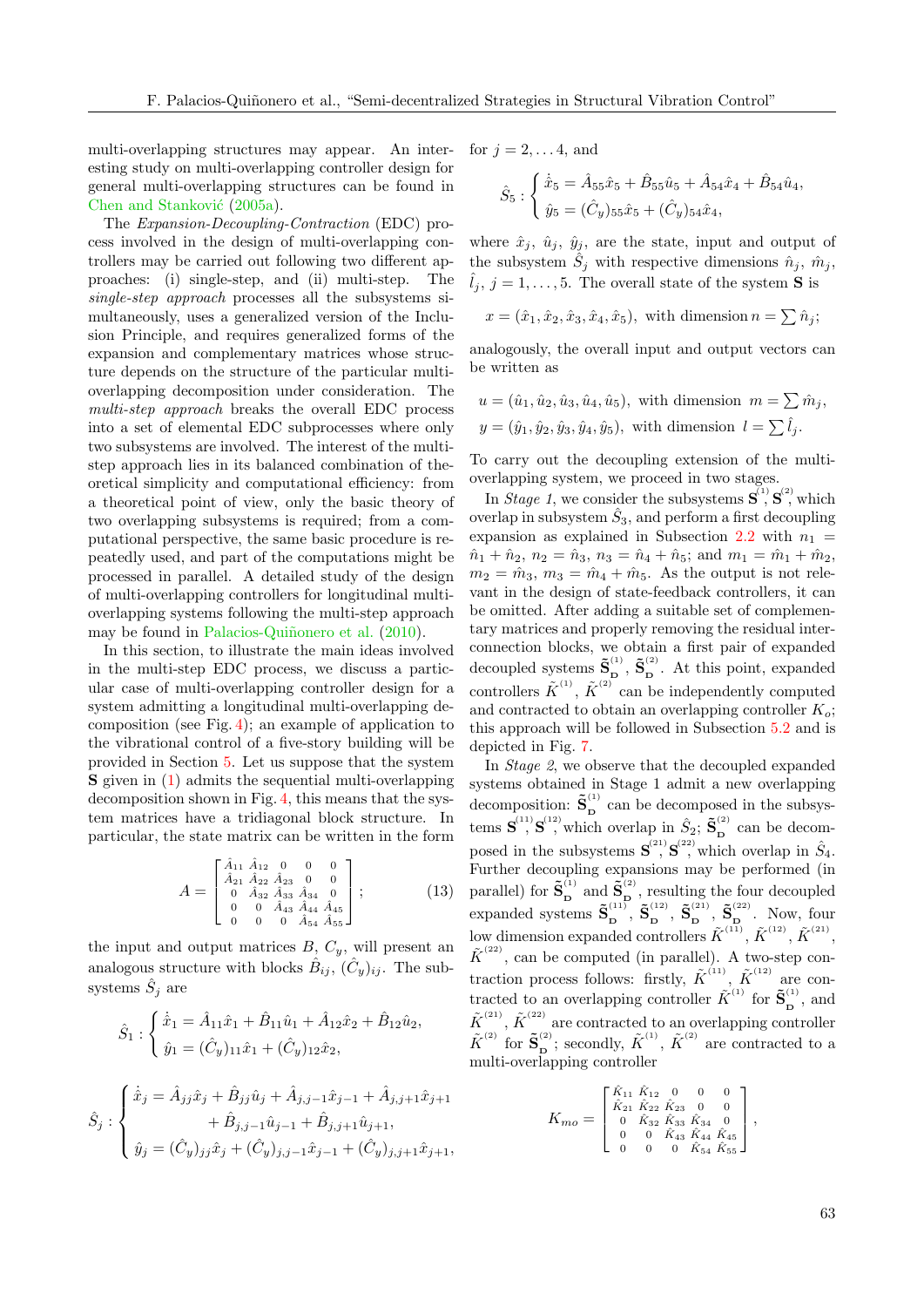

<span id="page-7-0"></span>Figure 4: Decoupling expansion for multi-overlapping decomposition

for S which presents a block structure in accordance with the structure  $(13)$  of the system matrices. A multi-overlapping controller  $u_{mo} = -K_{mo} x$  can be expressed as  $u_{mo} = (\hat{u}_1, \hat{u}_2, \hat{u}_3, \hat{u}_4, \hat{u}_5)$ , where  $\hat{u}_j$  is the control input to the subsystem  $\hat{S}_j$ . More precisely, we have

$$
\begin{cases} \n\hat{u}_1 = \hat{K}_{11}\hat{x}_1 + \hat{K}_{12}\hat{x}_2, \\ \n\hat{u}_j = \hat{K}_{jj}\hat{x}_j + \hat{K}_{j,j-1}\hat{x}_{j-1} + \hat{K}_{j,j+1}\hat{x}_{j+1}, j = 2, \dots, 4, \\ \n\hat{u}_5 = \hat{K}_{55}\hat{x}_5 + \hat{K}_{54}\hat{x}_4, \n\end{cases}
$$

where it can be clearly appreciated that only the states  $\hat{x}_i$  corresponding to neighboring subsystems are required to compute the control action for the subsystem  $\hat{S}_j$ . The presented procedure is schematically depicted in Fig. [8;](#page-12-0) it will be used in Subsection [5.3](#page-11-0) to compute multi-overlapping controllers for a five-story building.

## <span id="page-7-4"></span>4 Five-story building model

In this section simplified dynamical models for the vibrational response of a five-story building (see Fig. [5\)](#page-7-1) are presented. These models will later be used to compute overlapping and multi-overlapping controllers following the ideas presented in the previous sections; they will also be used in the numerical simulations conducted to assess the vibrational response attenuation achieved by the proposed semi-decentralized controllers. In order to give a clear picture of the structures and dimensions, numerical values of all the relevant matrices are presented. However, to facilitate a one-column display, the numerical format and accuracy in big matrices has had to be conveniently adjusted and



<span id="page-7-1"></span>Figure 5: Five-story building model

the numerical accuracy of different matrices may be inconsistent. In any case, a clear distinction has been made between structural zeros (0) and rounded-to-zero values (0.000).

#### <span id="page-7-3"></span>4.1 Second-order model

The building motion can be described by the secondorder model

<span id="page-7-2"></span>
$$
M\ddot{q}(t) + C\dot{q}(t) + Kq(t) = T_u u(t) + T_w w(t), \quad (14)
$$

where  $M$ ,  $K$ ,  $C$  are, respectively, the mass, stiffness, and damping matrices; the vector of story displace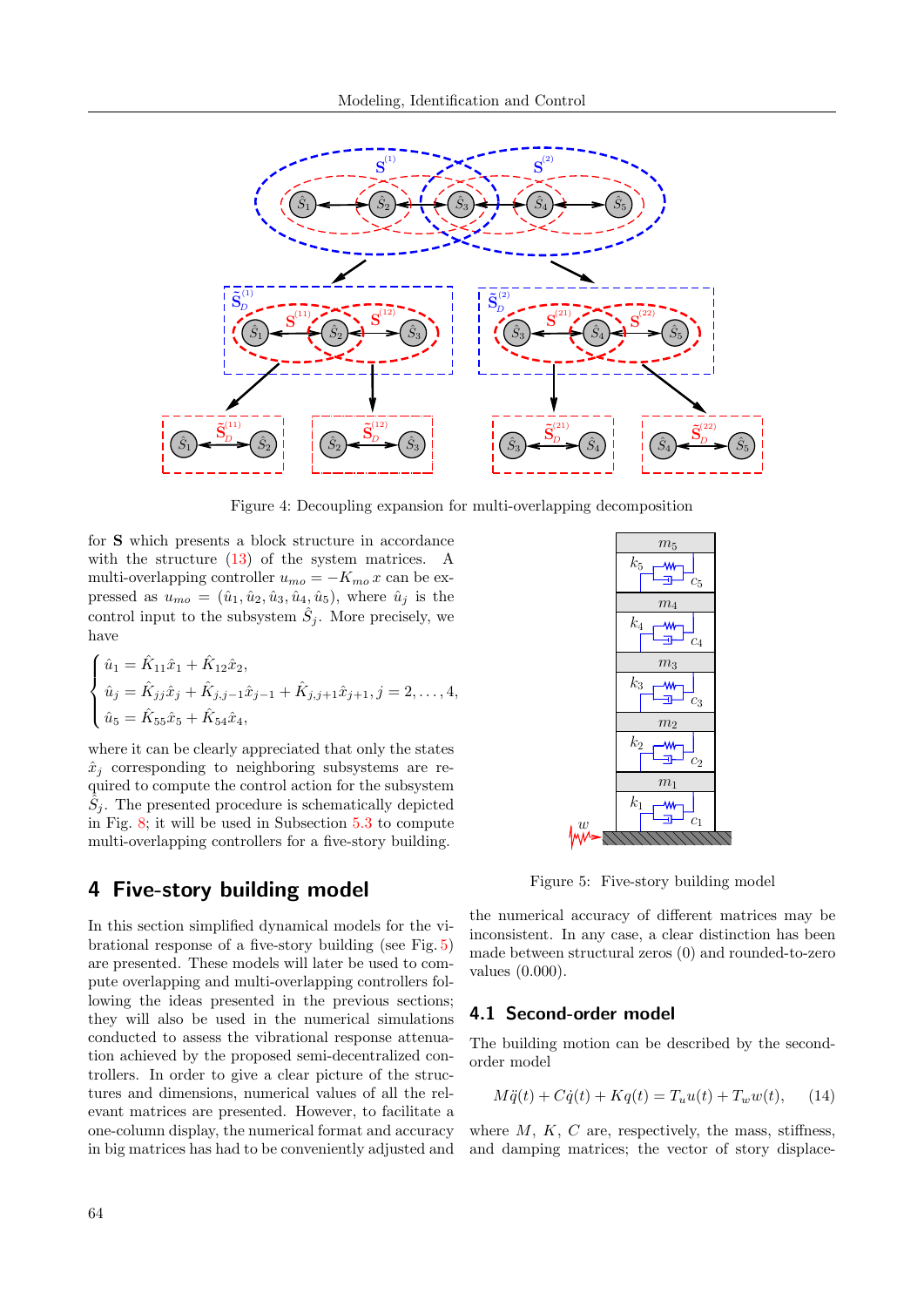ments with respect to the ground is

$$
q(t) = [q_1(t), q_2(t), q_3(t), q_4(t), q_5(t)]^T
$$

with  $q_i(t)$  representing the displacement of the *i*th story; the vector of control forces has a similar structure

$$
u(t) = [u_1(t), u_2(t), u_3(t), u_4(t), u_5(t)]^T
$$

where  $u_i(t)$  denotes the control force exerted by the ith actuation device;  $T_u$  is the control location matrix;  $w(t)$  is the seismic ground acceleration; and  $T_w = -M [1]_{5\times 1}$  is the disturbance input matrix, where  $[1]_{5\times1}$  denotes a column vector of dimension 5 with all its entries equal to 1.

The mass and stiffness matrices in equation [\(14\)](#page-7-2) have the following structure:

$$
M = \begin{bmatrix} m_1 & 0 & 0 & 0 & 0 \\ 0 & m_2 & 0 & 0 & 0 \\ 0 & 0 & m_3 & 0 & 0 \\ 0 & 0 & 0 & m_4 & 0 \\ 0 & 0 & 0 & 0 & m_5 \end{bmatrix},
$$
  

$$
K = \begin{bmatrix} k_1 + k_2 & -k_2 & 0 & 0 & 0 \\ -k_2 & k_2 + k_3 & -k_3 & 0 & 0 \\ 0 & -k_3 & k_3 + k_4 & -k_4 & 0 \\ 0 & 0 & -k_4 & k_4 + k_5 & -k_5 \\ 0 & 0 & 0 & -k_5 & k_5 \end{bmatrix}.
$$
 (15)

If the damping coefficients  $c_i$  were known, a tridiagonal damping matrix C with the same structure as the stiffness matrix [\(15\)](#page-8-0) might, in principle, be obtained by replacing the stiffness coefficients  $k_i$  by the corresponding damping coefficients  $c_i$ . However, unlike the case of stiffness properties, the values of the damping coefficients may not be properly estimated from the structural dimensions, structural member sizes, and the damping of the structural materials used. If similar damping mechanisms are distributed throughout the structure (as it is supposed to happen in our multistory building), the damping matrix can be determined from its modal damping ratios. The Rayleigh damping approach allows to compute a tridiagonal damping matrix in the form  $C = a_0M + a_1K$  by setting the value of two damping ratios  $\xi_i$ ,  $\xi_j$ . If the damping ratios are taken with a common value  $\xi$ , the coefficients  $a_0, a_1$ , can be computed as

$$
a_0 = \xi \frac{2\omega_i \omega_j}{\omega_i + \omega_j}, \quad a_1 = \xi \frac{2}{\omega_i + \omega_j},
$$

with  $\omega_i$  denoting the *j*th natural frequency of the structure which can be computed as  $\omega_j = \sqrt{\lambda_j}$ , where  $\lambda_1 \leq \cdots \leq \lambda_n$  are the eigenvalues of the symmetric positive-definite matrix  $M^{-1}K$ . A commonly accepted value for the damping ration in seismic response simulations (and in earthquake building codes) is  $\xi = 5\%$ . A detailed treatment of the subject can be found in [Chopra](#page-15-16) [\(2007\)](#page-15-16).



<span id="page-8-1"></span>Figure 6: Actuation schemes for a five-story building

<span id="page-8-0"></span>In the design of the different controllers and the numerical simulations, we will take the particular values  $m_j = 2.156 \times 10^5$ kg,  $k_j = 1.5 \times 10^8$ N/m, for  $j = 1, \ldots, 5$ . The Rayleigh damping matrix corresponding to a damping ratio  $\xi = 0.05$  for the first and second natural frequencies (with elements in  $Ns/m$ ), is

$$
C = 10^{6} \times \left[ \begin{array}{rrrrr} 1.14 & -0.51 & 0 & 0 & 0 \\ -0.51 & 1.14 & -0.51 & 0 & 0 \\ 0 & -0.51 & 1.14 & -0.51 & 0 \\ 0 & 0 & -0.51 & 1.14 & -0.51 \\ 0 & 0 & 0 & -0.51 & 0.63 \end{array} \right].
$$

Regarding to the control location matrix  $T_u$ , we will consider two different cases corresponding to the actuation schemes depicted in Fig. [6.](#page-8-1) In the direct actuation scheme, we suppose that an ideal force-actuation device is implemented in each story; the control location matrix is in this case an identity matrix  $T_u^{(d)} = I_s$ . In the more realistic inter-story actuation scheme, ideal force-actuation devices are supposed to be placed between consecutive stories. In this second case, we agree that a positive control actuation  $u_i(t)$  will exert a positive force  $u_j(t)$  on the  $(j-1)$ th story, and a negative force  $-u_i(t)$  on the j<sup>th</sup> story; this convention is illustrated in Fig. [6,](#page-8-1) where the positive direction is to the right. The control location matrix corresponding to the inter-story actuation scheme is

$$
T_u^{(is)} = \left[\begin{array}{rrrrr} -1 & 1 & 0 & 0 & 0 \\ 0 & -1 & 1 & 0 & 0 \\ 0 & 0 & -1 & 1 & 0 \\ 0 & 0 & 0 & -1 & 1 \\ 0 & 0 & 0 & 0 & -1 \end{array}\right].
$$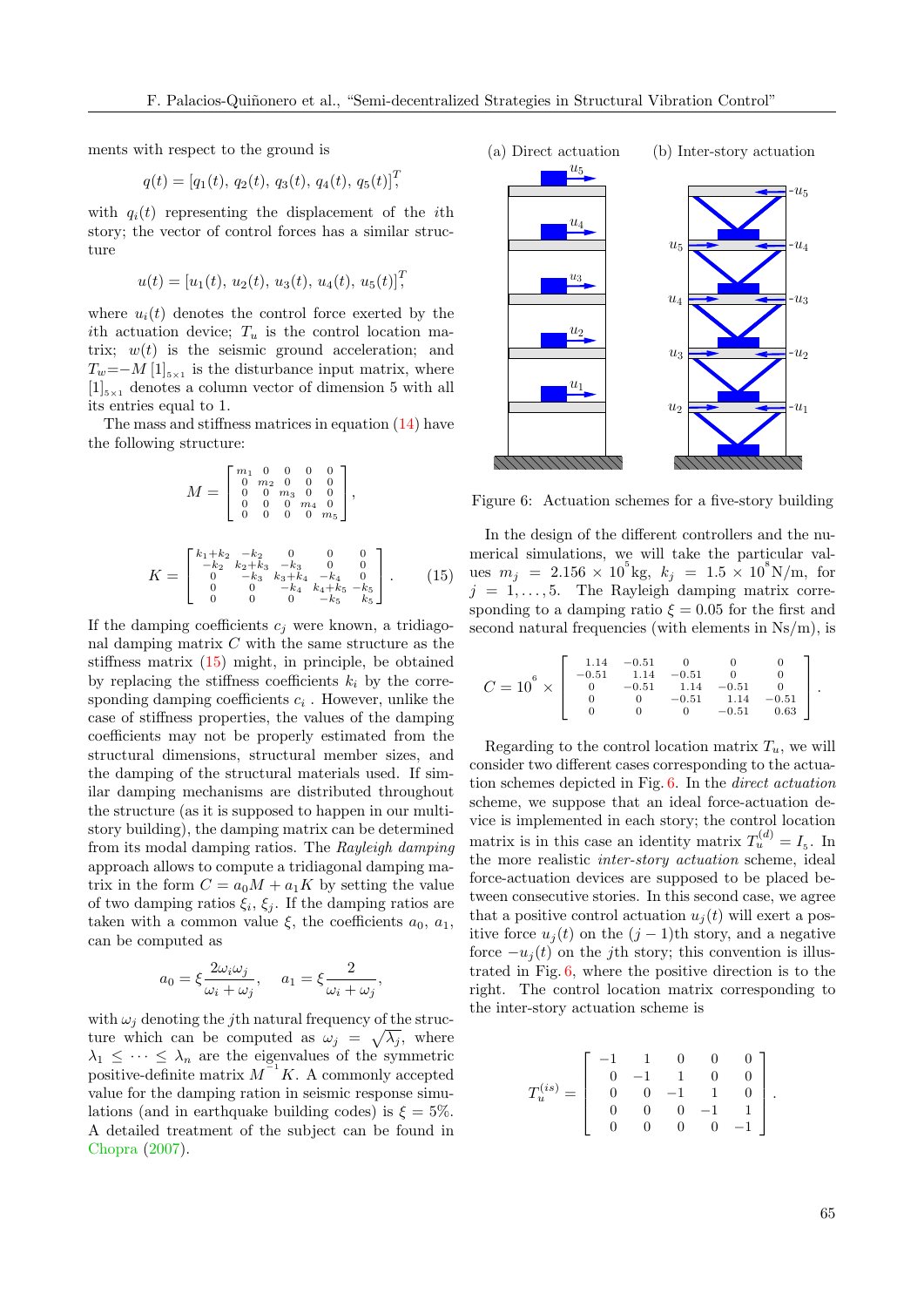#### 4.2 First-order state-space model

From the second-order model [\(14\)](#page-7-2), a first-order statespace model can be derived

<span id="page-9-1"></span>
$$
S_t: \dot{x}_t(t) = A_t x_t(t) + B_t u(t) + E_t w(t), \tag{16}
$$

by taking the state vector

$$
x_{t}(t) = \left[ \begin{array}{c} q(t) \\ \dot{q}(t) \end{array} \right].
$$

The state matrix in [\(16\)](#page-9-1), has the structure

$$
A_{I} = \begin{bmatrix} [0]_{5 \times 5} & I_{5} \\ -M^{-1}K & -M^{-1}C \end{bmatrix},
$$

while the control and disturbance input matrices are, respectively,

$$
B_t = \left[ \begin{array}{c} [0]_{5 \times 5} \\ M^{-1} T_u \end{array} \right], \quad E_t = \left[ \begin{array}{c} [0]_{5 \times 1} \\ -[1]_{5 \times 1} \end{array} \right],
$$

where  $[0]_{5\times 5}$ ,  $[0]_{5\times 1}$  are zero-matrices of indicated dimensions. Next we define a new state vector

$$
x(t) = \mathcal{C}x_t(t)
$$

with

|  |                | 0              | 0              |                |                | 0              | 0              | 0              |          |  |
|--|----------------|----------------|----------------|----------------|----------------|----------------|----------------|----------------|----------|--|
|  |                | 0              | 0              | 0              | $\overline{0}$ | 0              | 0              | 0              |          |  |
|  | $\Omega$       | $\overline{0}$ | $\overline{0}$ | $\overline{0}$ |                |                | 0              | $\overline{0}$ | 0        |  |
|  |                |                | $\overline{0}$ | 0              | $\overline{0}$ | $\overline{0}$ | $\overline{0}$ | 0              | 0        |  |
|  | $\overline{0}$ | $\overline{0}$ | $\overline{0}$ | 0              | $\overline{0}$ |                |                | 0              | $\Omega$ |  |
|  | $\Omega$       |                |                | 0              | $\overline{0}$ | 0              |                | 0              | $\Omega$ |  |
|  | 0              | 0              | 0              | 0              | 0              | 0              | $-1$           |                | $\Omega$ |  |
|  | $\Omega$       | 0              |                |                | 0              | 0              | 0              | 0              | $\Omega$ |  |
|  |                |                |                |                |                | 0              |                |                |          |  |

The new state

$$
x(t) = [x_1, x_2, x_3, x_4, x_5, x_6, x_7, x_8, x_9, x_{10}]
$$

groups together the inter-story drifts and inter-story velocities in increasing order

$$
\label{eq:1} \left\{ \begin{array}{l} x_{\scriptscriptstyle 1}(t) = q_{\scriptscriptstyle 1}(t), \, x_{\scriptscriptstyle 2}(t) = \dot{q}_{\scriptscriptstyle 1}(t), \\[0.2cm] x_{\scriptscriptstyle 2j-1}(t) = q_{\scriptscriptstyle j}(t) - q_{\scriptscriptstyle j-1}(t), \text{ for } j=2,3,4,5, \\[0.2cm] x_{\scriptscriptstyle 2j}(t) = \dot{q}_{\scriptscriptstyle j}(t) - \dot{q}_{\scriptscriptstyle j-1}(t), \text{ for } j=2,3,4,5. \end{array} \right.
$$

The new state-space model is

$$
S: \dot{x}(t) = Ax(t) + Bu(t) + Ew(t),
$$

with

$$
A = \mathcal{C}A_t\mathcal{C}^{-1}, \quad B = \mathcal{C}B_t, \quad E = \mathcal{C}E_t.
$$

For the particular values of the building parameters given in Subsection [4.1,](#page-7-3) we obtain the state matrix

$$
A = 103 \times
$$
\n
$$
\begin{bmatrix}\n0 & .001 & 0 & 0 & 0 & 0 & 0 & 0 & 0 & 0 \\
-.696 - .003 & .696 & .002 & 0 & 0 & 0 & 0 & 0 & 0 \\
0 & 0 & 0 & .001 & 0 & 0 & 0 & 0 & 0 & 0 \\
.696 & .002 - 1.391 - .005 & .696 & .002 & 0 & 0 & 0 & 0 \\
0 & 0 & .696 & .002 - 1.391 - .005 & .696 & .002 & 0 & 0 \\
0 & 0 & .696 & .002 - 1.391 - .005 & .696 & .002 & 0 \\
0 & 0 & 0 & 0 & .696 & .002 - 1.391 - .005 & .696 & .002 \\
0 & 0 & 0 & 0 & 0 & .696 & .002 - 1.391 - .005\n\end{bmatrix}
$$
\n
$$
\begin{bmatrix}\n17\n\end{bmatrix}
$$

the disturbance input matrix

$$
E = [0, -1, 0, 0, 0, 0, 0, 0, 0, 0]^T
$$

<span id="page-9-4"></span><span id="page-9-3"></span><span id="page-9-2"></span>,

and two different control input matrices

$$
B^{(d)} = 10^{-5} \times \begin{bmatrix} 0 & 0 & 0 & 0 & 0 & 0 \\ 0.464 & 0 & 0 & 0 & 0 & 0 \\ 0 & 0 & 0 & 0 & 0 & 0 \\ -0.464 & 0.464 & 0 & 0 & 0 \\ 0 & -0.464 & 0.464 & 0 & 0 \\ 0 & 0 & 0 & 0 & 0 & 0 \\ 0 & 0 & -0.464 & 0.464 & 0 \\ 0 & 0 & 0 & -0.464 & 0.464 \\ 0 & 0 & 0 & 0 & 0 \\ 0 & 0 & 0 & 0 & 0 \\ 0 & 0 & 0 & 0 & 0 \\ 0.464 & -0.928 & 0 & 0 & 0 \\ 0.464 & -0.928 & 0 & 0 & 0 \\ 0 & 0 & 0 & 0 & 0 & 0 \\ 0 & 0 & 0 & 0 & 0 & 0 \\ 0 & 0 & 0 & 0 & 0 & 0 \\ 0 & 0 & 0 & 0 & 0 & 0 \\ 0 & 0 & 0 & 0 & 0 & 0 \\ 0 & 0 & 0 & 0 & 0 & 0 \\ 0 & 0 & 0 & 0 & 0.464 & -0.923 \end{bmatrix},
$$
\n
$$
(18)
$$

corresponding, respectively, to the direct and the interstory actuation scheme.

# <span id="page-9-0"></span>5 Controllers design

.

In this section, several controllers with different levels of information exchange are designed for the fivestory building model presented in Section [4.](#page-7-4) More precisely, three kinds of controllers are computed: (i) centralized controllers, (ii) semi-decentralized overlapping controllers, and (iii) semi-decentralized multioverlapping controllers. In each case, the direct and inter-story actuation schemes are considered. For the sake of clarity, the control design objectives have been restricted to the reduction of maximum absolute interstory drifts and, in all the cases, the optimal LQR control approach has been followed. To perform a first evaluation of the effectiveness achieved by the semidecentralized controllers, the corresponding quadratic costs are computed and compared with the optimal costs obtained by the centralized controllers. As in the previous section, the numerical format and accuracy in big matrices has been conveniently adjusted to facilitate a one-column display.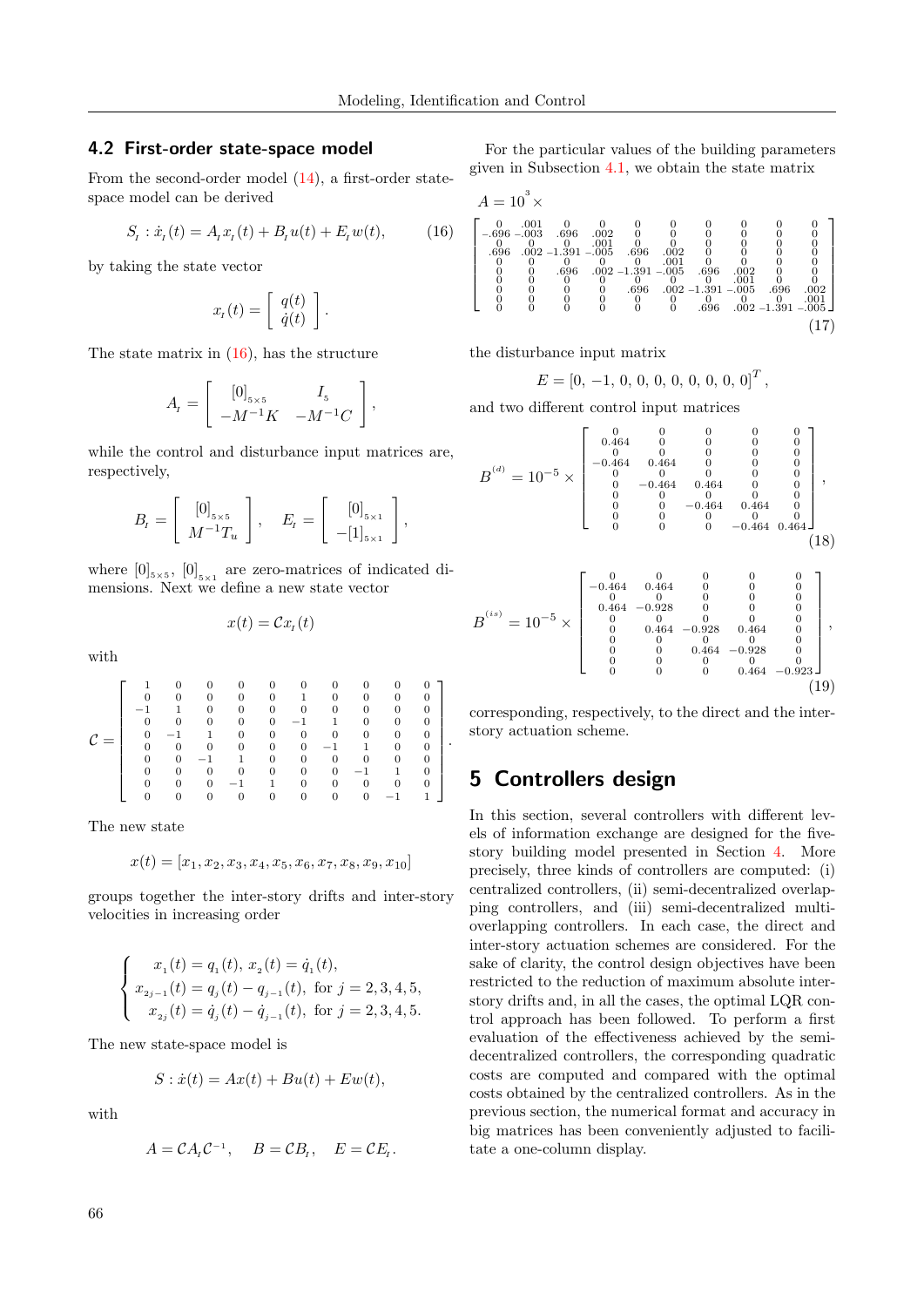#### 5.1 Centralized controllers

To compute the centralized optimal LQR controllers, we consider the quadratic index  $J_c$  described in [\(8\)](#page-4-2) defined by the weighting matrices

$$
Q^* = \left[\begin{smallmatrix} 1 & 0 & 0 & 0 & 0 & 0 & 0 & 0 & 0 & 0 \\ 0 & 0 & 0 & 0 & 0 & 0 & 0 & 0 & 0 & 0 \\ 0 & 0 & 1 & 0 & 0 & 0 & 0 & 0 & 0 & 0 \\ 0 & 0 & 0 & 0 & 0 & 0 & 0 & 0 & 0 & 0 \\ 0 & 0 & 0 & 0 & 1 & 0 & 0 & 0 & 0 & 0 \\ 0 & 0 & 0 & 0 & 0 & 0 & 1 & 0 & 0 & 0 \\ 0 & 0 & 0 & 0 & 0 & 0 & 1 & 0 & 0 & 0 \\ 0 & 0 & 0 & 0 & 0 & 0 & 0 & 0 & 1 & 0 \\ 0 & 0 & 0 & 0 & 0 & 0 & 0 & 0 & 0 & 0 & 0 \\ 0 & 0 & 0 & 0 & 0 & 0 & 0 & 0 & 0 & 0 & 0 \end{smallmatrix}\right]
$$

and  $R^*$ =10<sup>-16</sup>  $I_5$ . The gain matrix of the optimal LQR controller for the direct actuation scheme computed with the system matrices A,  $B^{(d)}$  given in [\(17\)](#page-9-2), [\(18\)](#page-9-3) is

| $K_c^{(d)} = 10^8 \times$                                                                                                                                                                                                                                                                                                                                                                                                                                                                                                       |  |  |
|---------------------------------------------------------------------------------------------------------------------------------------------------------------------------------------------------------------------------------------------------------------------------------------------------------------------------------------------------------------------------------------------------------------------------------------------------------------------------------------------------------------------------------|--|--|
| $\begin{bmatrix} .234 & .028 & -.046 & .001 & -.029 & -.002 & -.017 & -.001 & -.008 & -.001 \\ .218 & .029 & .235 & .026 & -.063 & .000 & -.037 & -.002 & -.017 & -.001 \end{bmatrix}$<br>$\frac{1}{189} - 0.027$ $\overline{201}$ $\overline{028}$ $\overline{227}$ $\overline{026} - 0.003$ $\overline{009} - 0.029 - 0.022$ ,<br>$\left[ \begin{array}{cccc} .175 & .026 & .181 & .027 & .201 & .028 & .235 & .026 & -045 & .001 \\ .164 & .026 & .172 & .026 & .189 & .027 & .218 & .029 & .264 & .028 \end{array} \right]$ |  |  |

with an optimal cost  $\left[J_c^{(d)}\right]$  $= 0.2974$ . In the case of inter-story actuators, the input matrix  $B^{(is)}$  [\(19\)](#page-9-4) is used, resulting the centralized gain matrix

$$
\begin{array}{l} K_c^{(is)} = 10^8 \times \\[-2.0ex] \left[ \begin{smallmatrix} -.303 & -.057 & .000 & -.031 & .000 & -.020 & .000 & -.012 & .000 & -.006 \\ -.000 & -.031 & -.303 & -.045 & .000 & -.024 & .000 & -.013 & .000 & -.006 \\ 000 & -.021 & .000 & -.024 & -.303 & -.039 & .000 & -.018 & .000 & -.008 \\ .000 & -.012 & .000 & -.013 & .000 & -.018 & -.303 & -.033 & .000 & -.012 \\ .000 & -.006 & .000 & -.006 & .000 & -.008 & .000 & -.012 & -.303 & -.025 \end{smallmatrix} \right], \end{array}
$$

with an optimal cost  $J_c^{(is)}$  $= 0.3749$ . Note that the full-state is needed to compute the control vector  $u_c^{(d)} = -K_c^{(d)}x(t)$ . In the inter-story actuation scheme, the gain matrix  $K_c^{(is)}$  contains a good number of zero elements; however, to compute the actuation force for the jth actuation device, the local inter-story drift and all the inter-story velocities are required. Consequently, a full-range communication system must be used to implement the obtained centralized controllers.

#### <span id="page-10-0"></span>5.2 Overlapping controllers

In this subsection, we consider the overlapping decomposition depicted in Fig. [7](#page-10-1) and use the ideas presented in Section [2](#page-1-1) to design two semi-decentralized overlapping controllers. The considered overlapping decomposition (obviously, other decompositions are also possible) consists of two systems  $S^{(1)} = [1, 2, 3], S^{(2)} =$  $[3, 4, 5]$  which overlap in the third story. The notation  $S^{(1)} = [1, 2, 3]$  indicates that  $S^{(1)}$  comprises the stories 1–3. Following the notation introduced in Subsection [2.2,](#page-2-5) the dimensions of the state partition are  $n_1 = 4$ ,  $n_2 = 2$ ,  $n_3 = 4$ ; for the control partition, we



<span id="page-10-1"></span>Figure 7: Overlapping controller design

have  $m_1 = 2, m_2 = 1, m_3 = 2$ . The values of  $n_j, m_j$ define the expansion matrices

$$
V = \begin{bmatrix} I_4 & 0 & 0 \\ 0 & I_2 & 0 \\ 0 & I_2 & 0 \\ 0 & 0 & I_4 \end{bmatrix}, \quad R = \begin{bmatrix} I_2 & 0 & 0 \\ 0 & I_1 & 0 \\ 0 & I_1 & 0 \\ 0 & 0 & I_2 \end{bmatrix}
$$

<span id="page-10-4"></span><span id="page-10-2"></span>.

After performing the decoupled decomposition as indicated in Subsection [2.2,](#page-2-5) we obtain the decoupled expanded systems  $\tilde{\mathbf{S}}_D^{(1)}$  and  $\tilde{\mathbf{S}}_D^{(2)}$ . The decoupled expanded state matrices are

$$
\tilde{A}_{11} = 10^3 \times
$$
\n
$$
\begin{bmatrix}\n0 & 0.0010 & 0 & 0 & 0 & 0 \\
-0.6957 & -0.0029 & 0.6957 & 0.0024 & 0 & 0 \\
0 & 0 & 0 & 0.0010 & 0 & 0 \\
0.6957 & 0.0024 & -1.3915 & -0.0053 & 0.6957 & 0.0024 \\
0 & 0 & 0 & 0 & 0 & 0 & 0.0010 \\
0 & 0 & 0.6957 & 0.0024 & -1.3915 & -0.0053\n\end{bmatrix}
$$
, (20)

$$
\tilde{A}_{22} = 10^3 \times
$$
\n
$$
\begin{bmatrix}\n0 & 0.0010 & 0 & 0 & 0 & 0 \\
-1.3915 & -0.0053 & 0.6957 & 0.0024 & 0 & 0 \\
0 & 0 & 0 & 0.0010 & 0 & 0 \\
0.6957 & 0.0024 & -1.3915 & -0.0053 & 0.6957 & 0.0024 \\
0 & 0 & 0 & 0.6957 & 0.0024 & -1.3915 & -0.0053\n\end{bmatrix}.
$$
\n(21)

#### 5.2.1 Direct actuation

For the direct actuation scheme, the decoupled expanded input matrices are

<span id="page-10-3"></span>
$$
\tilde{B}_{11}^{(d)} = \tilde{B}_{22}^{(d)} = 10^{-5} \times \begin{bmatrix} 0 & 0 & 0 \\ 0.4638 & 0 & 0 \\ 0 & 0 & 0 & 0 \\ -0.4638 & 0.4638 & 0 \\ 0 & 0 & 0 & 0 \\ 0 & -0.4638 & 0.4638 \end{bmatrix} . (22)
$$

To compute the LQR expanded controllers, we take the quadratic cost indexes  $\tilde{J}_D^{(1)}$ ,  $\tilde{J}_D^{(2)}$  [\(10](#page-5-0)[,11\)](#page-5-1) with weighting matrices

<span id="page-10-5"></span>
$$
\tilde{Q}_1^* = \tilde{Q}_2^* = \begin{bmatrix} 1 & 0 & 0 & 0 & 0 & 0 \\ 0 & 0 & 0 & 0 & 0 & 0 \\ 0 & 0 & 1 & 0 & 0 & 0 \\ 0 & 0 & 0 & 0 & 0 & 0 \\ 0 & 0 & 0 & 0 & 0 & 0 \end{bmatrix}, \quad \tilde{R}_1^* = \tilde{R}_2^* = 10^{-16.5} \times I_3.
$$
\n(23)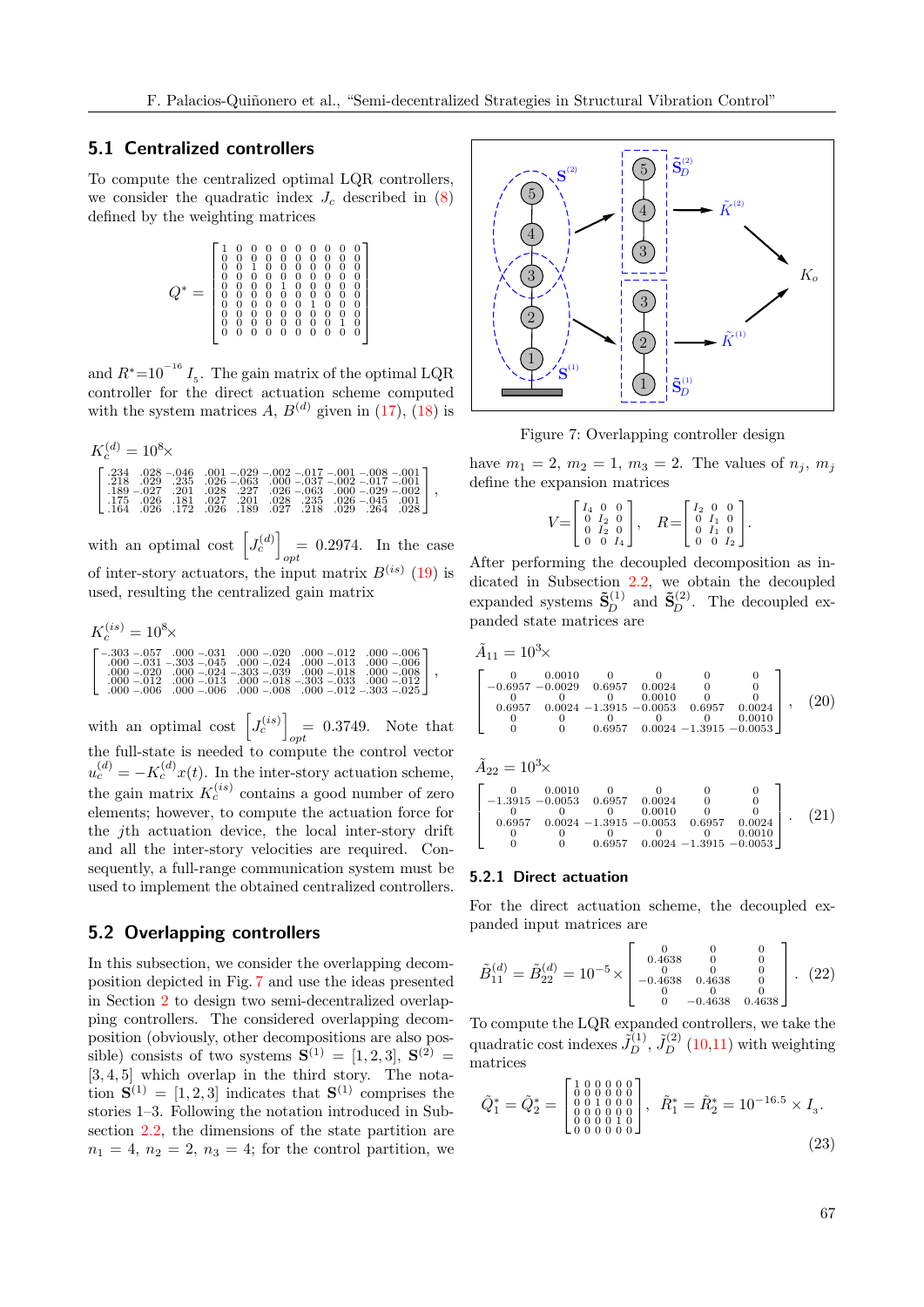For the expanded system  $\tilde{\mathbf{S}}_{D}^{(1)}$ , defined by  $\tilde{A}_{11}$  and  $\tilde{B}_{11}^{(d)}$ [\(20,](#page-10-2)[22\)](#page-10-3), we obtain the expanded control matrix

$$
\tilde K_d^{(1)} = 10^8 \times \left[\begin{smallmatrix} .7104 & .0491 & -.1649 & -.0019 & -.0673 & -.0025 \\ .5455 & .0472 & .6431 & .0466 & -.1649 & -.0019 \\ .4782 & .0447 & .5455 & .0472 & .7104 & .0492 \end{smallmatrix}\right];
$$

analogously, for the system  $\tilde{\mathbf{S}}_{D}^{(2)}$  defined by  $\tilde{A}_{22}$ ,  $\tilde{B}_{22}^{(d)}$ [\(21,](#page-10-4)[22\)](#page-10-3), we get

$$
\tilde K_d^{(2)} = 10^8 \times \left[\begin{smallmatrix} .4100 & .0167 & -.3254 & -.0241 & -.1670 & -.0140 \\ .1456 & .0252 & .5413 & .0353 & -.1841 & -.0074 \\ .0252 & .0242 & .4032 & .0382 & .0690 & .0456 \end{smallmatrix}\right].
$$

The contraction of the block diagonal expanded control matrix  $\tilde{K}_{D}^{(d)} = \text{diag}\left\{ \tilde{K}_{d}^{(1)}, \tilde{K}_{d}^{(2)} \right\}$  produces the semidecentralized overlapping control matrix

$$
K_o^{(d)} = Q \tilde{K}_D^{(d)} V = 10^8 \times
$$
  
\n
$$
\begin{bmatrix}\n.710 & .049 - .165 - .002 - .067 - .003 & 0 & 0 & 0 & 0 \\
.545 & .047 & .643 & .047 - .165 - .002 & 0 & 0 & 0 & 0 \\
.239 & .022 & .273 & .024 & .560 & .033 - .163 - .012 - .083 - .007 \\
.0 & 0 & .0 & .147 & .025 & .541 & .035 - .184 - .007 \\
.0 & 0 & 0 & .025 & .024 & .403 & .038 & .690 & .046\n\end{bmatrix}
$$
. (24)

#### 5.2.2 Inter-story actuation

For the inter-story actuation scheme, the decoupled expanded input matrices are

$$
\tilde{B}_{11}^{(is)} = 10^{-5} \times \begin{bmatrix} 0 & 0 & 0 \\ -0.4638 & 0.4638 & 0 \\ 0 & 0 & 0 & 0 \\ 0.4638 & -0.9276 & 0.4638 \\ 0 & 0 & 0 & 0 \\ 0 & 0.4638 & -0.9276 \end{bmatrix}, \quad (25)
$$

$$
\tilde{B}_{22}^{(is)} = 10^{-5} \times \begin{bmatrix} 0 & 0 & 0 \\ -0.9276 & 0.4638 & 0 \\ 0 & 0 & 0 & 0 \\ 0.4638 & -0.9276 & 0.4638 \\ 0 & 0 & 0 & 0 \\ 0 & 0.4638 & -0.9276 \end{bmatrix} . \tag{26}
$$

With the same quadratic indexes  $\tilde{J}_{D}^{(1)}$ ,  $\tilde{J}_{D}^{(2)}$  given in  $(10,11,23)$  $(10,11,23)$  $(10,11,23)$ , the expanded system  $\tilde{\mathbf{S}}_{D}^{(1)}$  defined by the matrices  $\tilde{A}_{11}$  and  $\tilde{B}_{11}^{(is)}$  [\(20,](#page-10-2)[25\)](#page-11-1) produces the expanded control matrix

$$
\tilde{K}_{is}^{(1)} = 10^8 \times \begin{bmatrix} -.8264 & -.0849 & .0000 & -.0388 & .0000 & -.0168 \\ .0000 & -.0388 & -.8264 & -.0629 & .0000 & -.0219 \\ .0000 & -.0168 & .0000 & -.0219 & -.8264 & -.0461 \end{bmatrix},
$$

and for the system  $\tilde{\mathbf{S}}_D^{(2)}$ , defined by  $\tilde{A}_{22}$  and  $\tilde{B}_{22}^{(is)}$  $(21,26)$  $(21,26)$ , results

$$
\tilde K_{is}^{(2)} = 10^8 \times \left[\begin{smallmatrix} -.8264 & -.0431 & .0000 & -.0155 & .0000 & -.0062 \\ .0000 & -.0155 & -.8264 & -.0492 & .0000 & -.0155 \\ .0000 & -.0062 & .0000 & -.0155 & -.8264 & -.0431 \end{smallmatrix}\right].
$$

After the contraction process, we obtain

$$
\begin{array}{l} K_o^{(is)}=10^8 \times \\[-2pt] \left[\begin{smallmatrix} -.826 & -.085 & 0.00 & -.039 & .000 & -.017 & 0 & 0 & 0 \\ .000 & -.039 & -.826 & -.063 & .000 & -.022 & 0 & 0 & 0 & 0 \\ .000 & -.039 & -.826 & -.063 & -0.045 & .000 & -.008 & .000 & -.003 \\ 0 & -0.084 & 0.00 & -.011 & -.826 & -.045 & .000 & -.006 & .000 & -.016 \\ 0 & 0 & 0 & 0 & .000 & -.006 & .000 & -.016 & -.826 & .043 \end{smallmatrix}\right]. \end{array} \tag{27}
$$

Note that, due to the particular structure of the overlapping control matrices [\(24,](#page-11-3)[27\)](#page-11-4), a local controller with wireless communications system would only need to cover a range of half building to compute the control vectors  $u_o^{(d)} = -K_o^{(d)}x(t)$  and  $u_o^{(is)} = -K_o^{(is)}x(t)$ . The average values of the quadratic index  $J_c$  corresponding to the overlapping controllers are  $[J_c]_{K_o^{(d)}} = 0.3525$ ,  $[J_c]_{K_o^{(is)}} = 0.4430.$ 

#### <span id="page-11-0"></span>5.3 Multi-overlapping controllers

In this subsection, the ideas presented in Section [3](#page-5-4) are applied to the design of semi-decentralized multioverlapping controllers for the longitudinal multioverlapping decomposition depicted in Fig. [8.](#page-12-0) Following the terminology of Section [3,](#page-5-4) Stage 1 has been completed in Subsection [5.2](#page-10-0) and we have now two decoupled expanded decompositions

<span id="page-11-3"></span>
$$
\left\{ \tilde{\mathbf{S}}_{D} \right\}^{(d)} = \left[ \left\{ \tilde{\mathbf{S}}_{D}^{(1)} \right\}^{(d)}, \left\{ \tilde{\mathbf{S}}_{D}^{(2)} \right\}^{(d)} \right],
$$

$$
\left\{ \tilde{\mathbf{S}}_{D} \right\}^{(is)} = \left[ \left\{ \tilde{\mathbf{S}}_{D}^{(1)} \right\}^{(is)}, \left\{ \tilde{\mathbf{S}}_{D}^{(2)} \right\}^{(is)} \right].
$$

<span id="page-11-1"></span>To complete Stage 2, we start by introducing a more suitable notation for the system matrices of the subsystems  $\tilde{\mathbf{S}}_{D}^{(j)}$  in the form

$$
\tilde{\mathbf{S}}_D^{(j)} = \left[ \tilde{A}^{(j)}, \tilde{B}^{(j)} \right];
$$

<span id="page-11-2"></span>when convenient, notations such as  $\left\{ \tilde{\mathbf{S}}_{D}^{(j)} \right\}^{(d)}$  or  $\left\{\tilde{B}^{(j)}\right\}^{(is)}$  will be used to indicate the actuation scheme type. With the notations of Subsection [5.2,](#page-10-0) we have

$$
\tilde{A}^{(1)} = \tilde{A}_{11}, \ \tilde{A}^{(2)} = \tilde{A}_{22},
$$
\n
$$
\left\{ \tilde{B}^{(1)} \right\}^{(d)} = \tilde{B}_{11}^{(d)}, \ \left\{ \tilde{B}^{(2)} \right\}^{(d)} = \tilde{B}_{22}^{(d)},
$$
\n
$$
\left\{ \tilde{B}^{(1)} \right\}^{(is)} = \tilde{B}_{11}^{(is)}, \ \left\{ \tilde{B}^{(2)} \right\}^{(is)} = \tilde{B}_{22}^{(is)}.
$$

Now, we observe that each subsystem  $\tilde{\mathbf{S}}_D^{(j)}$  admits a new overlapping decomposition and define a second set of expansion matrices

$$
V^{(2)} = \begin{bmatrix} I_2 & 0 & 0 \\ 0 & I_2 & 0 \\ 0 & I_2 & 0 \\ 0 & 0 & I_2 \end{bmatrix}, \quad R^{(2)} = \begin{bmatrix} I_1 & 0 & 0 \\ 0 & I_1 & 0 \\ 0 & I_1 & 0 \\ 0 & 0 & I_1 \end{bmatrix},
$$

to obtain the decoupled expansions

$$
\tilde{\mathbf{S}}^{(1)}_{D} = \left[ \tilde{\mathbf{S}}^{(11)}_{D}, \tilde{\mathbf{S}}^{(12)}_{D} \right], \ \tilde{\mathbf{S}}^{(2)}_{D} = \left[ \tilde{\mathbf{S}}^{(21)}_{D}, \tilde{\mathbf{S}}^{(22)}_{D} \right],
$$

with

$$
\tilde{\mathbf{S}}_{D}^{(ij)} = \left[ \tilde{A}^{(ij)}, \tilde{B}^{(ij)} \right], \ i = 1, 2, j = 1, 2.
$$

<span id="page-11-4"></span>Next, we separately discuss the direct actuation and the inter-story actuation cases.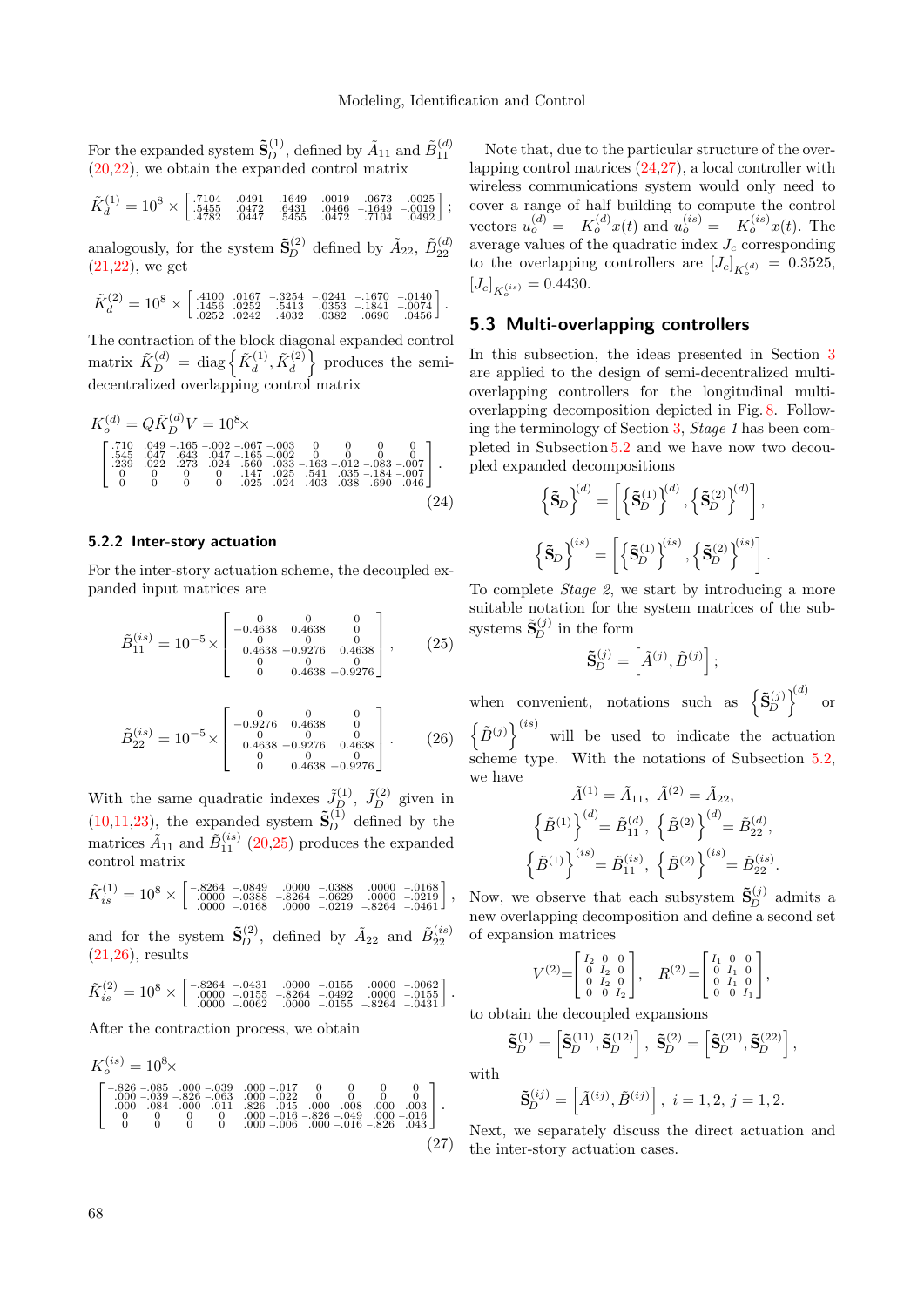

<span id="page-12-0"></span>Figure 8: Multi-overlapping expansion-contraction process

#### 5.3.1 Direct actuation

After completing the expansion and decoupling process on  $\tilde{\mathbf{S}}_{D}^{(1)}$ ,  $\tilde{\mathbf{S}}_{D}^{(2)}$ , we obtain

$$
\tilde{A}^{(11)} = 10^3 \times \begin{bmatrix}\n0 & 0.0010 & 0 & 0.0010 \\
-0.6957 & -0.0029 & 0.6957 & 0.0024 \\
0 & 0.6957 & 0.0024 & -1.3915 & -0.0053\n\end{bmatrix},
$$
\n
$$
\tilde{A}^{(12)} = 10^3 \times \begin{bmatrix}\n0 & 0.0010 & 0 & 0.0010 \\
-1.3915 & -0.0053 & 0.6957 & 0.0024 \\
0 & 0 & 0 & 0.0010 \\
0.6957 & 0.0024 & -1.3915 & -0.0053\n\end{bmatrix},
$$
\n
$$
\tilde{A}^{(21)} = \tilde{A}^{(22)} = \tilde{A}^{(12)},
$$

$$
\left\{\tilde{B}^{(ij)}\right\}^{(d)} = 10^{-5} \times \begin{bmatrix} 0 & 0 & 0 \\ 0.4638 & 0 & 0 \\ 0.4638 & 0.4638 \end{bmatrix}, i = 1, 2, j = 1, 2.
$$

To design the expanded LQR controllers for the subsystems  $\left\{ \tilde{\mathbf{S}}_{D}^{(ij)} \right\}^{(d)}$ , we consider the weighting matrices

$$
\tilde{Q}^* = \begin{bmatrix} 1 & 0 & 0 & 0 \\ 0 & 0 & 0 & 0 \\ 0 & 0 & 1 & 0 \\ 0 & 0 & 0 & 0 \end{bmatrix}, \quad \tilde{R}^* = 10^{-16.5} \times I_2,
$$
 (28)

obtaining

$$
\left\{\tilde{K}^{(11)}\right\}^{(d)} = 10^8 \times \left[\begin{array}{cc} .7424 & .0506 & -.1229 & -.0001 \\ .6195 & .0505 & .7424 & .0506 \end{array}\right],
$$
  

$$
\left\{\tilde{K}^{(12)}\right\}^{(d)} = 10^8 \times \left[\begin{array}{cc} .4074 & .0236 & -.2242 & -.0130 \\ .1740 & .0316 & .6655 & .0448 \end{array}\right],
$$

$$
\left\{\tilde{K}^{(21)}\right\}^{(d)} = \left\{\tilde{K}^{(22)}\right\}^{(d)} = \left\{\tilde{K}^{(12)}\right\}^{(d)}.
$$

A first contraction step on

$$
\left\{\tilde{K}_D^{(1)}\right\}^{(d)} = \text{diag}\left(\left\{\tilde{K}^{(11)}\right\}^{(d)}, \left\{\tilde{K}^{(12)}\right\}^{(d)}\right),\
$$

$$
\left\{\tilde{K}_D^{(2)}\right\}^{(d)} = \text{diag}\left(\left\{\tilde{K}^{(21)}\right\}^{(d)}, \left\{\tilde{K}^{(22)}\right\}^{(d)}\right),
$$

produces

$$
\left\{\tilde{K}^{(1)}\right\}_{(1)}^{(d)} = 10^8 \times \left[\begin{array}{cccc} .7424 & .0562 & -.1230 & -.0001 & 0 & .0 \\ .3098 & .0257 & .5749 & .0371 & -.1121 & -.0065 \\ .0 & 0 & .1740 & .0317 & .6655 & .0448 \end{array}\right],
$$

$$
\left\{\tilde{K}^{(2)}\right\}^{(d)} = 10^8 \times \\ \begin{bmatrix} .4074 & .0236 & -.2242 & -.0130 & 0 & 0 \\ .0870 & .0159 & .5364 & .0342 & -.1121 & -.0065 \\ 0 & 0 & .1740 & .0317 & .6655 & .0448 \end{bmatrix},
$$

<span id="page-12-1"></span>and a second contraction step produces the multioverlapping controller

<span id="page-12-2"></span>
$$
\begin{array}{l} K_{mo}^{(d)} = 10^8 \times \\ \left[ \begin{array}{cccc} .742 & .051\, -123 & .000 & 0 & 0 & 0 & 0 & 0 \\ .310 & .025 & .579 & .037\, -112\, -007 & 0 & 0 & 0 & 0 \\ 0 & 0 & .087 & .016 & .536\, -034\, -1112\, -007 & 0 & 0 \\ 0 & 0 & 0 & .0 & .087 & .016 & .536 & .034\, -112\, -007 \\ 0 & 0 & 0 & 0 & 0 & .174 & .032\ 0 & .665 & .044 \end{array} \right]. \end{array} \tag{29}
$$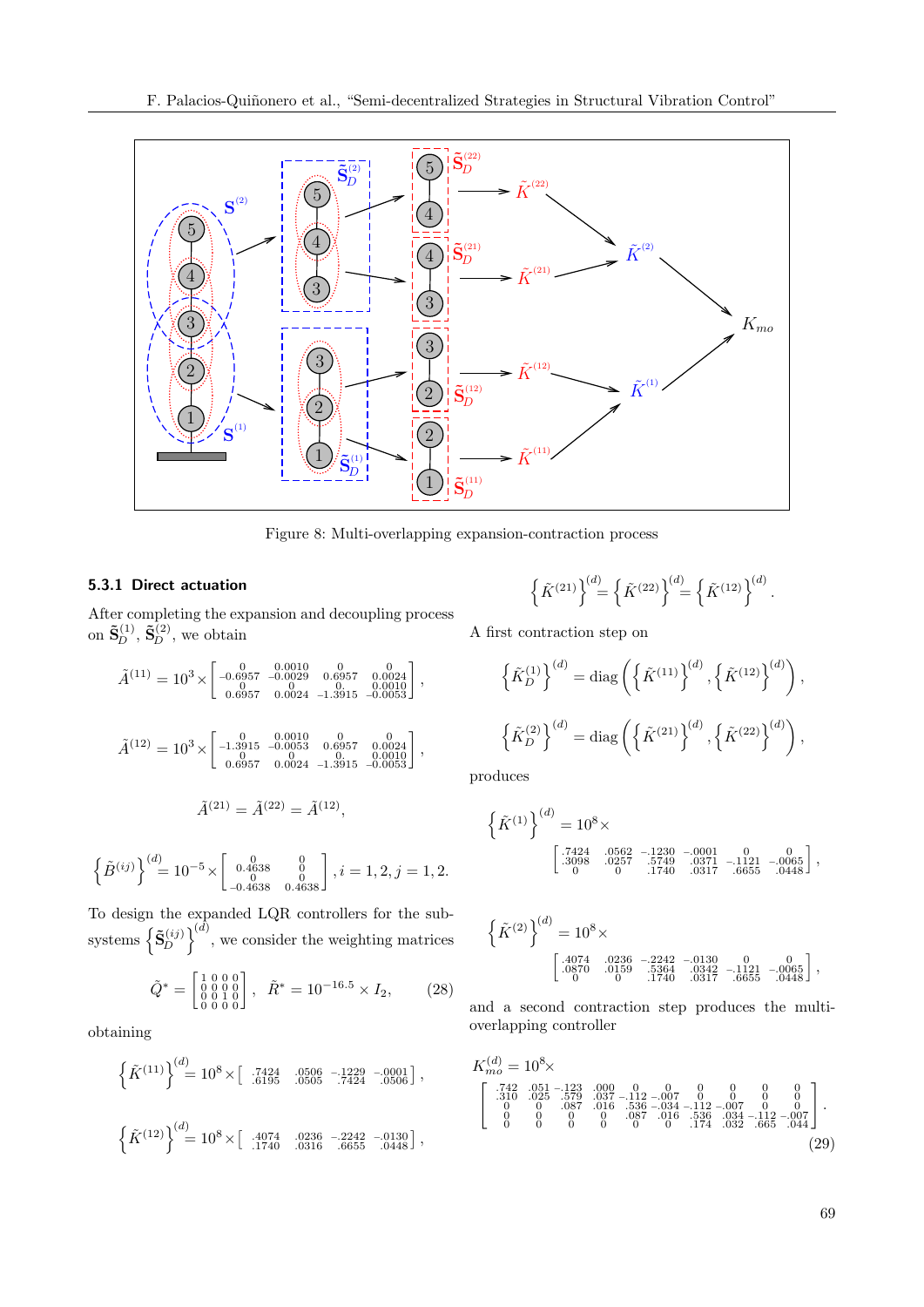

<span id="page-13-1"></span>Figure 9: Wireless transmission range required by the multi-overlapping controllers

#### 5.3.2 Inter-story actuation

For the inter-story actuation scheme, we obtain the decoupled expanded input matrices

$$
\left\{\tilde{B}^{(11)}\right\}^{(is)} = 10^{-5} \times \begin{bmatrix} 0 & 0 & 0 & 0 \\ -0.4638 & 0.4638 \\ 0 & 0.4638 & -0.9276 \end{bmatrix},
$$

$$
\left\{\tilde{B}^{(12)}\right\}^{(is)} = 10^{-5} \times \begin{bmatrix} 0 & 0 & 0 & 0 \\ -0.9276 & 0.4638 \\ 0.4638 & -0.9276 \end{bmatrix},
$$

$$
\left\{\tilde{B}^{(21)}\right\}^{(is)} = \left\{\tilde{B}^{(22)}\right\}^{(is)} = \left\{\tilde{B}^{(12)}\right\}^{(is)}.
$$

With the weighting matrices given in  $(28)$ , the expanded LQR controllers for the decoupled subsystems  $\left\{\tilde{\mathbf{S}}_{D}^{(ij)}\right\}^{(is)}$  are

$$
\left\{\tilde{K}^{(11)}\right\}^{(is)} = 10^8 \times \begin{bmatrix} -8264 & -0730 & 0000 & -0255\\ -0000 & -0255 & -8264 & -0475 \end{bmatrix},
$$

$$
\left\{\tilde{K}^{(12)}\right\}^{(is)} = 10^8 \times \begin{bmatrix} -8264 & -0416 & 0000 & -0122\\ -0000 & -0122 & -8264 & -0416 \end{bmatrix},
$$

$$
\left\{\tilde{K}^{(21)}\right\}^{(is)} = \left\{\tilde{K}^{(22)}\right\}^{(is)} = \left\{\tilde{K}^{(12)}\right\}^{(is)}.
$$

After two contraction steps, the following multioverlapping controller results

$$
K_{mo}^{(is)} = 10^8 \times
$$
\n
$$
\begin{bmatrix}\n-826 - 073 & 000 - 025 & 0 & 0 & 0 & 0 & 0 \\
-0.000 - 013 & -826 & -045 & 000 - 064 & 0 & 0 & 0 & 0 \\
0 & 0 & 000 - 006 & -826 & -042 & 000 - 006 & 0 & 0 \\
0 & 0 & 0 & 0 & 000 - 006 & -826 & -042 & 000 - 006 \\
0 & 0 & 0 & 0 & 0 & 0 & 0\n\end{bmatrix}.
$$
\n(30)

It is worth to be highlighted that only two fourdimensional LQR problems have been actually solved in the design of the ten-dimensional multi-overlapping controllers. It should also be noted that, due to the block tridiagonal structure of the multi-overlapping control matrices  $(29,30)$  $(29,30)$ , to compute the control vectors

$$
u_{mo}^{(d)} = -K_{mo}^{(d)}x(t), \quad u_{mo}^{(is)} = -K_{mo}^{(is)}x(t),
$$

by means of wireless local controllers, a transmission range of only one story is required (see Fig. [9\)](#page-13-1). The average values of the quadratic index  $J_c$  corresponding to the multi-overlapping controllers are  $\left[ J_c \right]_{K_{mo}^{(d)}} = 0.3675,$  $[J_c]_{K_{mo}^{(is)}} = 0.4881.$ 

In Tables [1](#page-14-0) and [2,](#page-14-1) the average quadratic cost for all the designed controllers are collected and compared. As could be expected, the obtained semi-decentralized controllers are suboptimal: the overlapping controllers produce a moderate increase, with respect to centralized optimal controller, of about 18%; additional increases of 5.1% and 12.1% for the direct and inter-story actuation schemes, respectively, are introduced by the multi-overlapping controllers. However, the relatively higher values associated to the multi-overlapping controllers might be seen in the light of its remarkable features: reduced information exchange, shortrange transmission requirements, and computational efficiency.

# 6 Numerical simulations

In this section, a set of numerical simulations are conducted in order to gain a clearer insight on the behavior of the semi-decentralized controllers designed in Section [5;](#page-9-0) in all the cases, the behavior of the corresponding centralized controllers have been taken as reference. For clarity and simplicity, the study has been restricted to a couple of relevant aspects: maximum absolute inter-story drifts, and maximum absolute control efforts.

<span id="page-13-0"></span>Ground acceleration records of four real earthquakes have been used as seismic disturbances: (i) *Hachinohe*, North-South (NS) component recorded at Hachinohe City during the Tokachi-oki earthquake of May 16, 1968 (Magnitude 8.5); (ii) El Centro, NS component recorded at the Imperial Valley Irrigation District substation in El Centro, California, during the Imperial Valley, California earthquake of May 18, 1940 (Magnitude 5.5); (iii) Northridge, NS component recorded at Sylmar County Hospital in Sylmar, California, during the Northridge, California earthquake of January 17, 1994 (Magnitude 6.5); and (iv) Kobe, NS component recorded at the Kobe Japanese Meterological Agency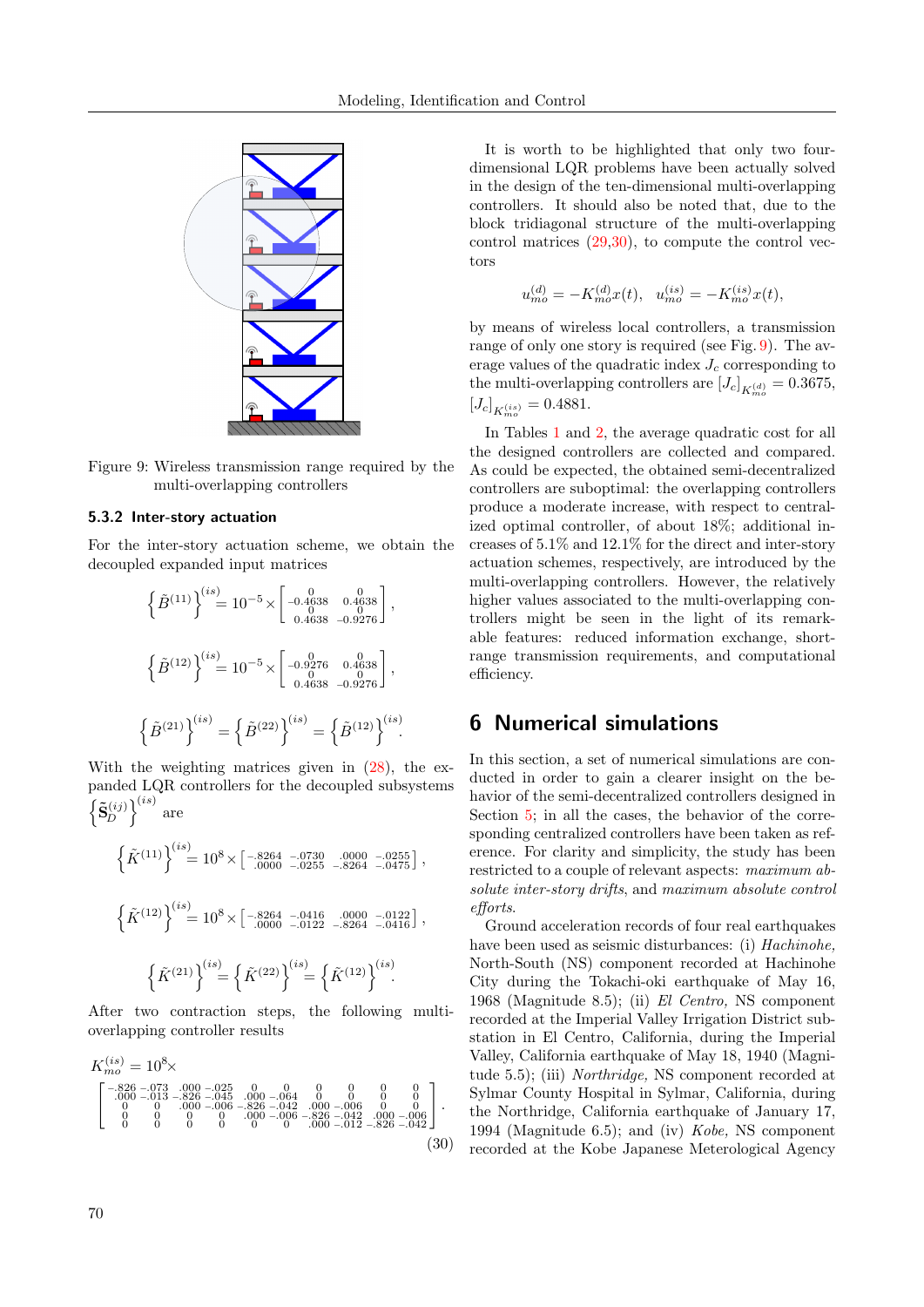| Lable 1. Quadrame cost. Gircet actualibri |                          |                     |                         |  |  |
|-------------------------------------------|--------------------------|---------------------|-------------------------|--|--|
|                                           | $[J_c^{(d)}]_{opt}$      | $[J_c]_{K_c^{(d)}}$ | $[J_c]_{K_{m_0}^{(d)}}$ |  |  |
| Value                                     | 0.2974                   | 0.3525              | 0.3675                  |  |  |
| % increase                                | $\overline{\phantom{a}}$ | 18.5                | 23.6                    |  |  |

<span id="page-14-0"></span>Table 1: Quadratic cost: direct actuation

station during the Hyogoken-Nanbu earthquake of January 17, 1995 (Magnitude 6.7). [\(Ohtori et al.,](#page-16-14) [2004;](#page-16-14) [USGS,](#page-16-15) [2011\)](#page-16-15).

Hachinohe and El Centro are far-field records measured at far-from-epicentre seismic stations, the respective absolute acceleration peaks are 2.25 and 3.42 m/s<sup>2</sup>. Northridge and Kobe are near-field records corresponding to close-to-epicentre stations. These nearfield records present large acceleration peaks of 8.27 and 8.18  $\text{m/s}^2$ , respectively, associated to large displacement pulses that are extremely destructive to tall building structures [\(Huang and Chen,](#page-15-17) [2000\)](#page-15-17).

Figures [10](#page-17-0)[–13](#page-20-1) display the seismic disturbance records and the corresponding simulation outputs. The graphics of simulated outputs present the maximum absolute inter-story drifts together with the associated maximum absolute control efforts obtained for the controlled building with: (i) centralized controller (blue circles), (ii) overlapping controller (green triangles) (iii) multi-overlapping controller (black asterisks); the maximum absolute inter-story drifts of the uncontrolled building response (red squares) are also included as reference. Results corresponding to the direct and inter-story actuation scheme, are presented in separate frames.

The simulation results show that the overlapping and multi-overlapping controllers achieve levels of performance similar to those obtained by their centralized counterparts. Attending to the seismic acceleration peak magnitude, the behavior of the semi-decentralized controllers is excellent for the low-peak far-field disturbances, and still quite good for the large-peak near-field ones. Specially remarkable is the behavior of the semidecentralized controllers under the inter-story actuation scheme, for which particularly well shaped output patters are obtained.

Regarding to the control efforts, the controllers with direct actuation scheme demand lower levels of actuation forces; however, the interest of this case is merely theoretical, since no technical means are currently available to practically implement this type of control systems. The situation is completely different for the inter-story actuation scheme, in this case a variety of large-scale semi-active devices are currently available and under development. Moreover, measures of the inter-story drifts and velocities can be obtained by stroke sensors [\(Wang,](#page-16-10) [2011\)](#page-16-10), active actuation systems driven by LQR controllers may be properly imple-

<span id="page-14-1"></span>Table 2: Quadratic cost: inter-story actuation

|                     | $[J_c^{(is)}]_{opt}$               | $[J_c]_{K_s^{(is)}}$ | $\left[J_c\right]_{K_{mo}^{(is)}}$ |
|---------------------|------------------------------------|----------------------|------------------------------------|
| Value<br>% increase | 0.3794<br>$\overline{\phantom{a}}$ | 0.4430<br>18.1       | 0.4881<br>30.2                     |

mented by semi-active devices [\(Ou and Li,](#page-16-16) [2010\)](#page-16-16), and large actuation forces may be generated with minimal or even null power supply. For instance,  $1MN (10^6N)$ damping forces may be obtained with the semi-active hydraulic dampers installed in the Kajima Sizuoka Buildign [\(Kurata et al.,](#page-15-18) [1999;](#page-15-18) [Spencer and Nagaraja](#page-16-6)[iah,](#page-16-6) [2003\)](#page-16-6), and 2MN damping forces can be produced by the passive hydraulic damper with semi-active characteristics reported in [Kurino et al.](#page-15-19) [\(2004\)](#page-15-19); the 1MN semi-active damper only needs an electric power of 70W, and no power is required to operate the second. From this perspective, the control effort demanded by the inter-story control systems in the Hachinohe and El Centro simulations might be considered as practically implementable while, in a realistic simulation for the Northridge and Kobe near-field seismic excitations, the saturation of the actuator devices should be considered. Nevertheless, it has to be noted that in these cases the centralized controller would also be affected by the same saturation problem.

# **Conclusions**

In this work, the main ideas involved in the design of overlapping and multi-overlapping controllers via the Inclusion Principle have been presented. In wireless implementations of large-scale Structural Vibration Control systems, the use of semi-decentralized control strategies is highly convenient. In the particular case of vibrational control of tall buildings under seismic excitations, the multi-overlapping approach has shown to be a specially suitable choice, being able to reduce the design and operation computational effort and providing semi-decentralized controllers which satisfy the information exchange constraints imposed by wireless implementations. To illustrate the application of the theoretical ideas presented in the paper, a simplified dynamical model of a five-story building has been introduced. For this model, overlapping and multi-overlapping LQR controllers have been designed and numerical simulations, using four different earthquake records as input disturbances, have been conducted to asses the performance of the proposed semidecentralized controllers with positive results.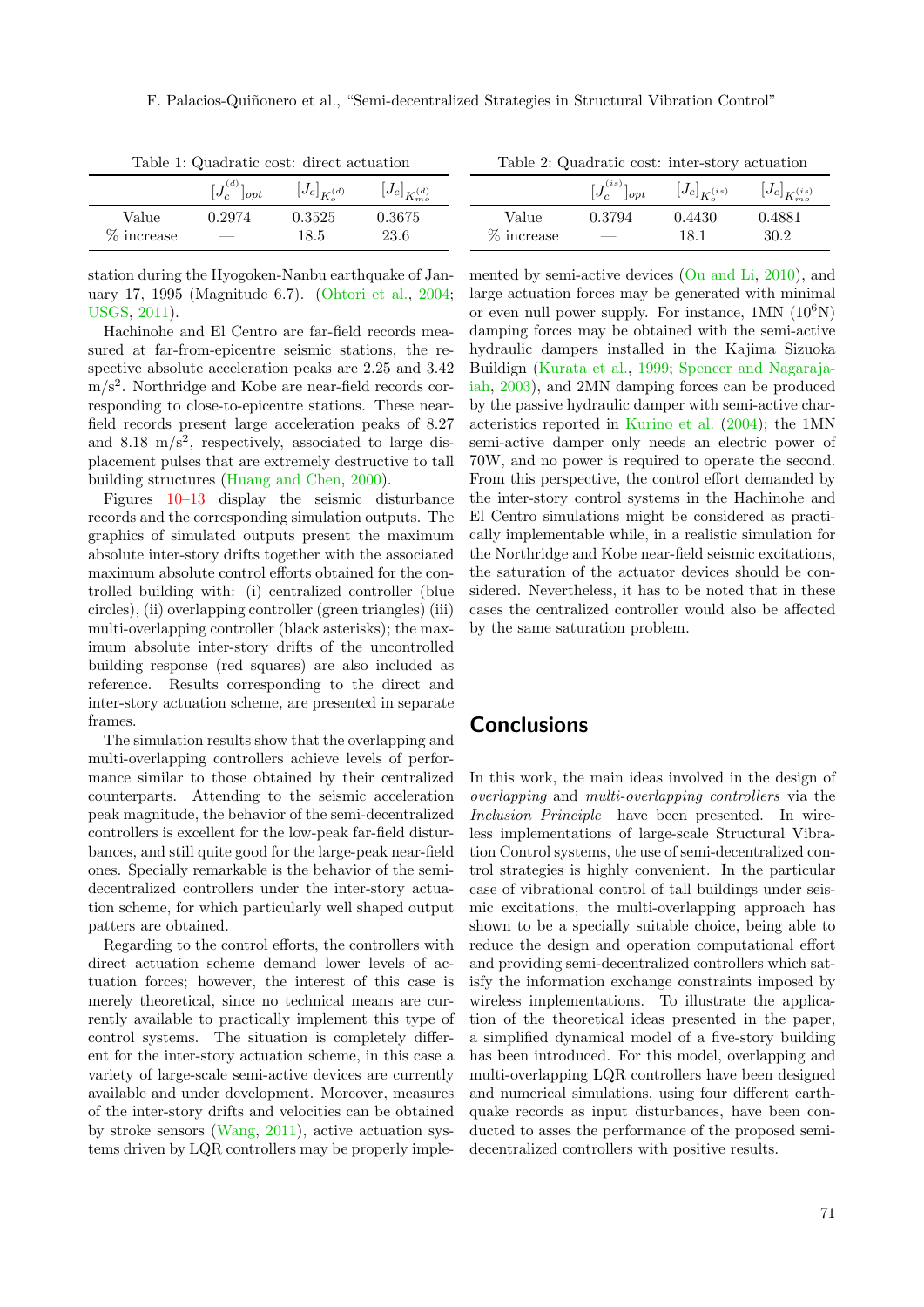# Acknowledgments

This work was supported in part by the Spanish Ministry of Science and Innovation through the grant DPI2008-06699-C02.

# References

- <span id="page-15-0"></span>Åström, K., Albertos, P., Isidori, A., Shaufelberger, W., and Sanz, R. Control of Complex Systems. Springer Verlag, 2001. doi[:10.1007/978-1-4471-0349-](http://dx.doi.org/10.1007/978-1-4471-0349-3) [3.](http://dx.doi.org/10.1007/978-1-4471-0349-3)
- <span id="page-15-2"></span>Ataslar, B. and Iftar, A. Decentralized routing controller design using overlapping decompositions. International Journal of Control, 1999. 72(13):1175– 1192.
- <span id="page-15-1"></span>Aybar, A., ˙Iftar, A., and Uzman, M. Decentralized routing control using overlapping decompositions. In Proceedings of the 7th Mediterranean Electrotechnical Conference, volume 2. pages 671–674, 1994.
- <span id="page-15-4"></span>Bakule, L., Paulet-Crainiceanu, F., Rodellar, J., and Rossell, J. M. Overlapping reliable control for a cable-stayed bridge benchmark. IEEE Transactions on Control Systems Technology, 2005. 13(4):663– 669. doi[:10.1109/TCST.2004.841678.](http://dx.doi.org/10.1109/TCST.2004.841678)
- <span id="page-15-3"></span>Bakule, L. and Rodellar, J. Decentralized control and overlapping decomposition of mechanical systems. Part 1: System decomposition. Part 2: Decentralized stabilization. International Journal of Control, 1995. 61(3):559–587. doi[:10.1080/00207179508921918.](http://dx.doi.org/10.1080/00207179508921918)
- <span id="page-15-11"></span>Bakule, L., Rodellar, J., and Rossell, J. M. Generalized selection of complementary matrices in the inclusion principle. IEEE Transactions on Automatic Control, 2000a. 45(6):1237–1243. doi[:10.1109/9.863615.](http://dx.doi.org/10.1109/9.863615)
- <span id="page-15-12"></span>Bakule, L., Rodellar, J., and Rossell, J. M. Structure of expansion-contraction matrices in the inclusion principle for dynamic systems. SIAM Journal on Matrix Analysis and Applications, 2000b. 21(4):1136–1155. doi[:10.1137/S0895479898340548.](http://dx.doi.org/10.1137/S0895479898340548)
- <span id="page-15-13"></span>Chen, X.-B. and Stanković, S. Decomposition and decentralized control of systems with multi-overlapping structure. Automatica, 2005a. 41(10):1765–1772. doi[:10.1016/j.automatica.2005.01.020.](http://dx.doi.org/10.1016/j.automatica.2005.01.020)
- <span id="page-15-5"></span>Chen, X.-B. and Stanković, S. Structural control for overlapping interconnected power systems. In Preprints of the International Conference on Control and Automation (ICCA2005), volume 2. Budapest, Hungary, pages 391–396, 2005b.
- <span id="page-15-16"></span>Chopra, A. K. Dynamics of Structures. Theory and Applications to Earthquake Engineering. 3rd Edition. Prentice Hall, 2007.
- <span id="page-15-7"></span>Chu, S., Soong, T., and Reinhorn, A. Active, Hybrid and Semi-Active Structural Control. Wiley, 2005.
- <span id="page-15-8"></span>Housner, G., Bergman, L., Caughey, T., and Chassiakos, A. Structural control: Past, present, and future. Journal of Engineering Mechanics, 1997. 123(9):897–971. doi[:10.1061/\(ASCE\)0733-](http://dx.doi.org/10.1061/(ASCE)0733-9399(1997)123:9(897)) [9399\(1997\)123:9\(897\).](http://dx.doi.org/10.1061/(ASCE)0733-9399(1997)123:9(897))
- <span id="page-15-17"></span>Huang, C.-T. and Chen, S.-S. Near-field characteristics and engineering implications of the 1999 Chi-Chi earthquake. Earthquake Engineering and Engineering Sysmology, 2000. 2(1):23–41.
- <span id="page-15-14"></span>Iftar, A. and Özgüner, U. Contractible controller design and optimal control with state and input inclusion. Automatica, 1990. 26(3):593–597. doi[:10.1016/0005-1098\(90\)90031-C.](http://dx.doi.org/10.1016/0005-1098(90)90031-C)
- <span id="page-15-15"></span>Ikeda, M. and Šiljak, D. Overlapping decentralized control with input, state, and output inclusion. Control-Theory and Advanced Technology, 1986. 2(2):155–172.
- <span id="page-15-18"></span>Kurata, N., Kobobi, T., Takahashi, M., Niwa, N., and Midorikawa, H. Actual seismic response controlled building with semi-active damper system. Earthquake Engineering and Estructural Dynamics, 1999. 28(11):1427–1447.
- <span id="page-15-19"></span>Kurino, H., Matsunaga, Y., Yamada, T., and Tagami, J. High performance passive hydraulic damper with semi-active characteristics. Paper No. 33. In 13th World Conference on Earthquake Engineering, Vancouver, B. C., Canada. 2004.
- <span id="page-15-9"></span>Law, K., Lynch, J., and Wang, Y. Decentralized control strategies with wireless sensing and actuation. In Proceedings of 2009 NFS CMMI Engineering Research and Innovation Conference, Honolulu, Hawaii. 2009.
- <span id="page-15-6"></span>Li, K., Kosmatopoulos, E., Ioannou, E., and Boussalis, H. Centralized, decentralized, and overlapping control design for a segment telescope. In Proceedings of the 1999 IEEE International Symposium on Intelligent Control/Intelligent Systems and Semiotics. Cambridge, MA, pages 173–178, 1999. doi[:10.1109/ISIC.1999.796650.](http://dx.doi.org/10.1109/ISIC.1999.796650)
- <span id="page-15-10"></span>Lynch, J., Wang, Y., Swartz, R., Lu, K., and Loh, C. Implementation of a closed-loop structural control system using wireless sensor networks. Structural Control and Health Monitoring, 2008. 15(4):518–539. doi[:10.1002/stc.214.](http://dx.doi.org/10.1002/stc.214)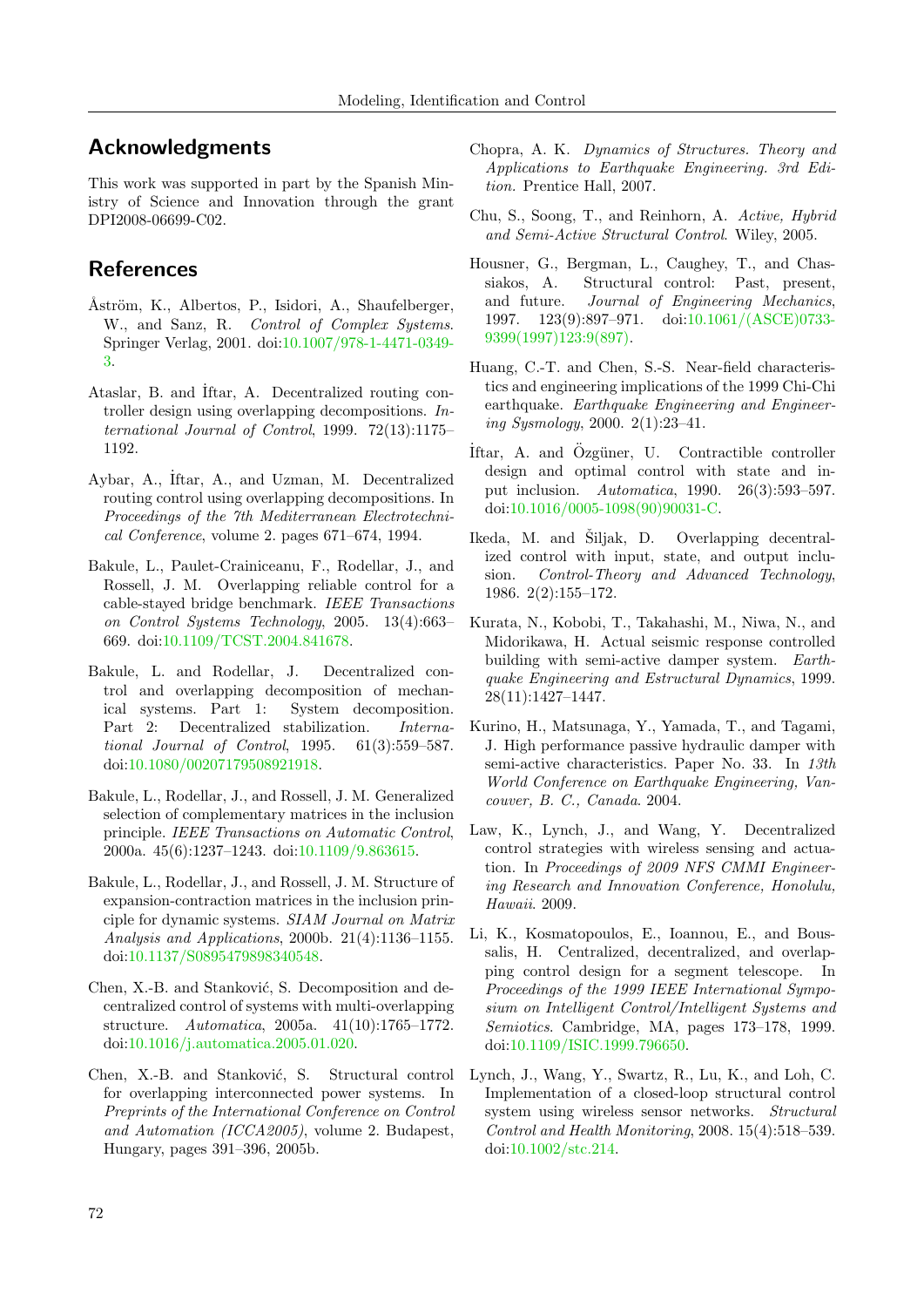- <span id="page-16-14"></span>Ohtori, Y., Christenson, R., Spencer, B., and Dyke, S. Benchmark control problems for seismically excited nonlinear buildings. Journal of Engineering Mechan $ics, 2004. 130(4):366-385.$  doi: $10.1061/(ASCE)$ 0733-[9399\(2004\)130:4\(366\).](http://dx.doi.org/10.1061/(ASCE)0733-9399(2004)130:4(366))
- <span id="page-16-16"></span>Ou, J. and Li, H. Analysis of capability for semi-active or passive damping systems to achieve the performance of active control systems. Structural Control and Health Monitoring, 2010. 17(7):778–794. doi[:10.1002/stc.408.](http://dx.doi.org/10.1002/stc.408)
- <span id="page-16-11"></span>Palacios-Quiñonero, F., Rodellar, J., and Rossell, J. M. Sequential design of multi-overlapping controllers for longitudinal multi-overlapping systems. Journal of Applied Mathematics and Computation, 2010. 217(3):1170–1183. doi[:10.1016/j.amc.2010.01.130.](http://dx.doi.org/10.1016/j.amc.2010.01.130)
- <span id="page-16-5"></span>Preumont, A. and Seto,K. Active Control of Structures. Wiley, UK, 2008. doi[:10.1002/9780470715703.](http://dx.doi.org/10.1002/9780470715703)
- <span id="page-16-12"></span>Rossell, J. M., Palacios-Quiñonero, F., and Rodellar, J. Semi-decentralized output feedback  $H_{\infty}$  control strategy for large building structures. In Proceedings of the 5th. World Conference on Structural Control and Monitoring. Shinjuku,Tokio, 2010.
- <span id="page-16-1"></span>Siljak, D. Decentralized Control of Complex Systems. Academic Press, New York, USA, 1991.
- <span id="page-16-2"></span>Siljak, D., Mladenović, S., and Stanković, S. Overlapping decentralized observation and control of a platoon of vehicles. In Proceedings of the American Control Conference. San Diego, California, USA, pages 4522–4526, 1999.
- <span id="page-16-6"></span>Spencer, B. and Nagarajaiah, S. State of the art of structural control. Journal of Structural Engineer $ing, 2003. 129(7):845–856.$ doi: $10.1061/(ASCE)$ 0733-[9445\(2003\)129:7\(845\).](http://dx.doi.org/10.1061/(ASCE)0733-9445(2003)129:7(845))
- <span id="page-16-3"></span>Stanković, S., Stanojević, M., and Šiljak, D. Decentralized overlapping control of a platoon of vehicles.

IEEE Transactions on Control Systems Technology, 2000. 8(5):816–832.

- <span id="page-16-13"></span>Stanković, S. and Šiljak, D. Contractibility of overlapping decentralized control. Systems  $\mathcal{C}$  Control Letters, 2001. 44(3):189–199.
- <span id="page-16-4"></span>Stipanović, D., Inalhan, G., Teo, R., and Tomlin, C. Decentralized overlapping control of a formation of unmanned aerial vehicles. Automatica, 2004. 40(8): 1285–1296.doi[:10.1016/j.automatica.2004.02.017.](http://dx.doi.org/10.1016/j.automatica.2004.02.017)
- <span id="page-16-7"></span>Swartz, R. and Lynch, J. Strategic network utilization in a wireless structural control system for seismically excited structures. Journal of Structural Engineering, 2009. 135(5):597–608. doi[:10.1061/\(ASCE\)ST.1943-541X.0000002.](http://dx.doi.org/10.1061/(ASCE)ST.1943-541X.0000002)
- <span id="page-16-15"></span>USGS. Historic world earthquakes. 2011. URL [http:](http://earthquake.usgs.gov/earthquakes/world/) [//earthquake.usgs.gov/earthquakes/world/](http://earthquake.usgs.gov/earthquakes/world/).
- <span id="page-16-10"></span>Wang, Y. Time-delayed dynamic output feedback  $H_{\infty}$ controller design for civil structures: A decentralized approach through homotopic transformation. Structural Control and Health Monitoring, 2011. 18(2): 121–139. doi[:10.1002/stc.344.](http://dx.doi.org/10.1002/stc.344)
- <span id="page-16-9"></span>Wang, Y., Lynch, J., and Law, K. Decentralized  $H_{\infty}$  controller design for large-scale civil structures. Earthquake Engineering and Structural Dynamics, 2009. 38(3):377–401. doi[:10.1002/eqe.862.](http://dx.doi.org/10.1002/eqe.862)
- <span id="page-16-8"></span>Wang, Y., Swartz, A., Lynch, J., Law, K., Lu, K.-C., and Loh, C.-H. Wireless feedback structural control with embedded computing. In SPIE 13th Annual International Symposium on Smart Structures and Materials, San Diego, CA. 2006.
- <span id="page-16-0"></span>Zečević, A. and Šiljak, D. Control of Complex Systems. Structural Constraints and Uncertainty. Springer, 2010.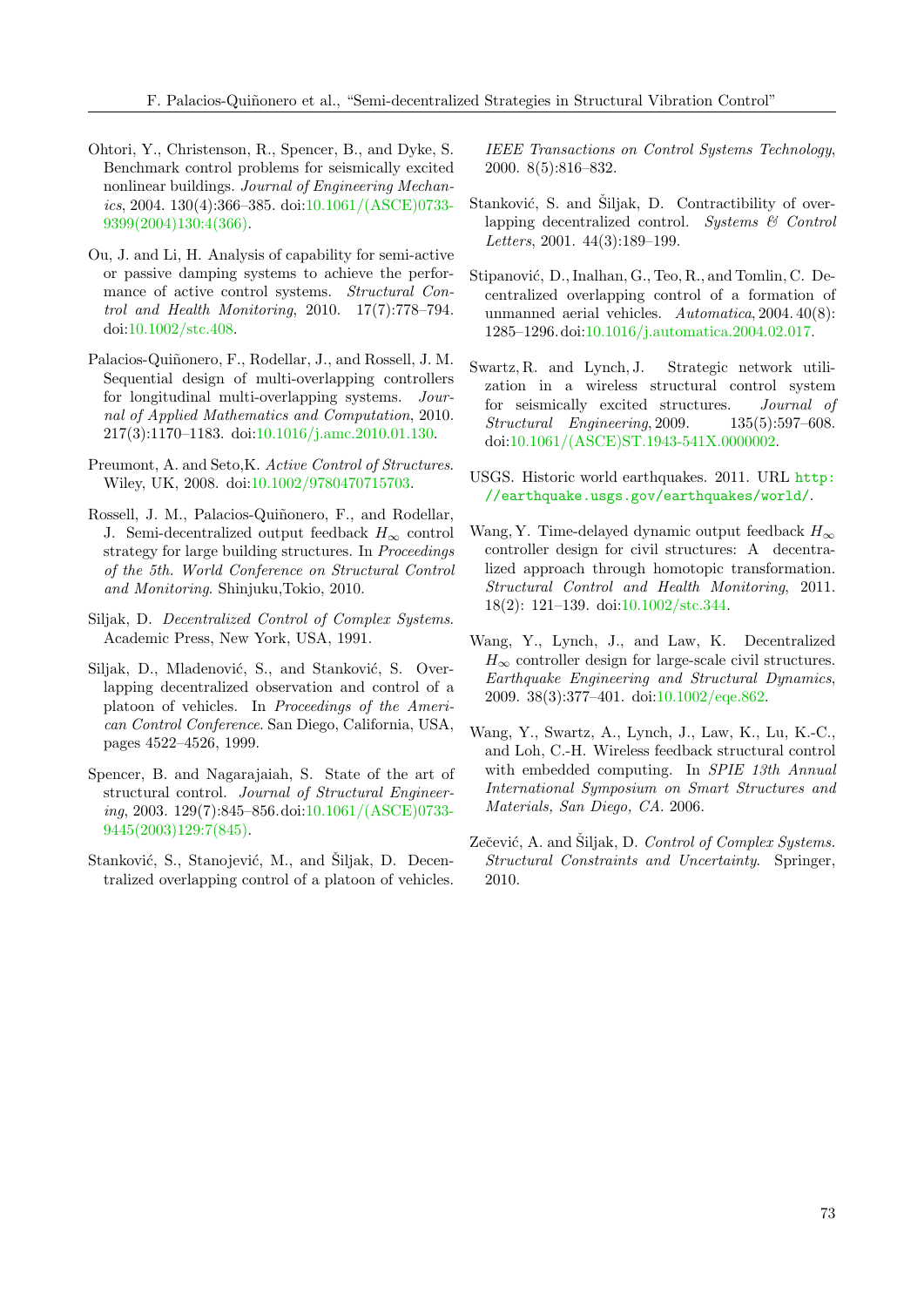

<span id="page-17-0"></span>Figure 10: Hachinohe 1968 seismic record. Maximum inter-story drifts and control efforts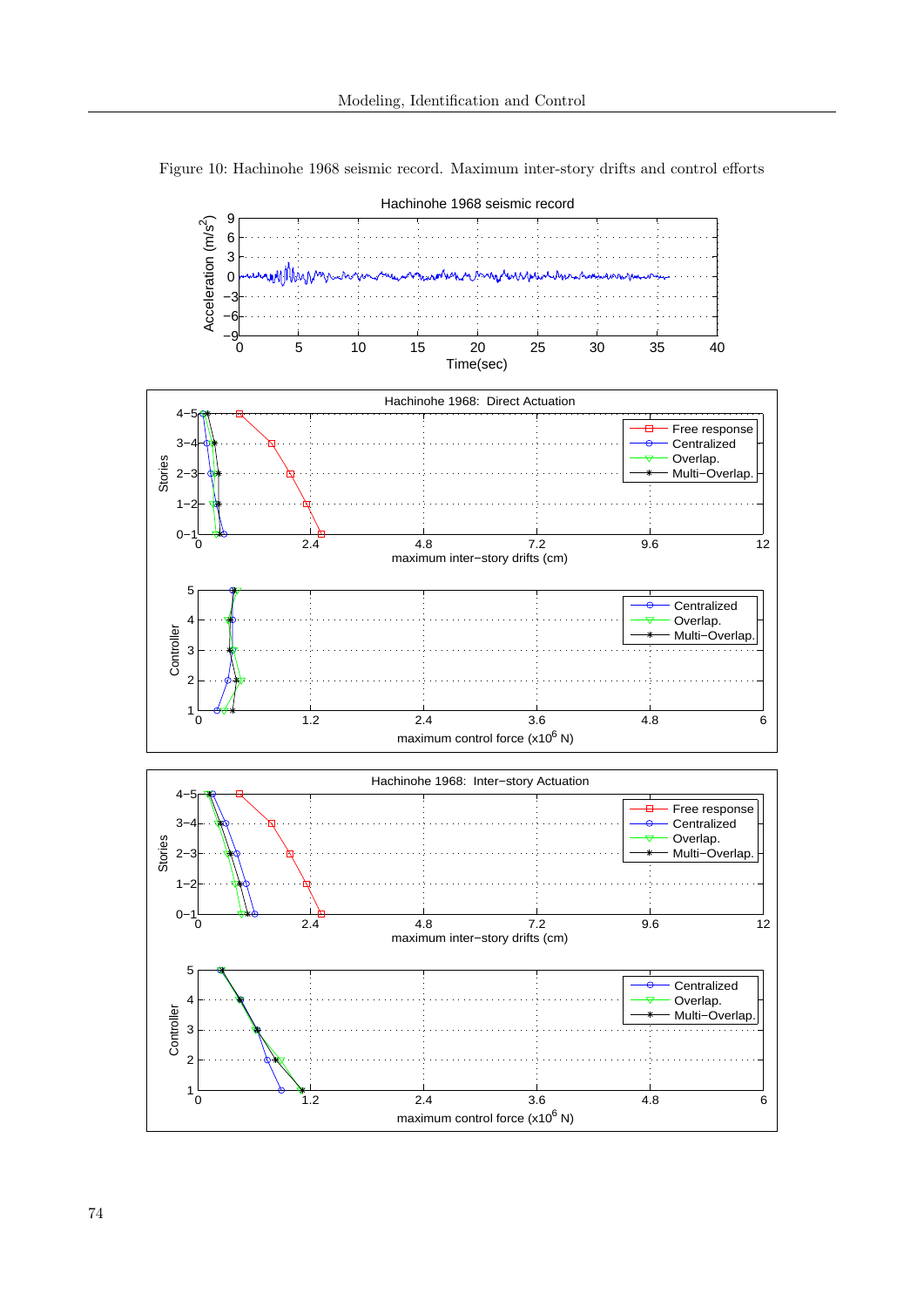

Figure 11: El Centro 1940 seismic record. Maximum inter-story drifts and control efforts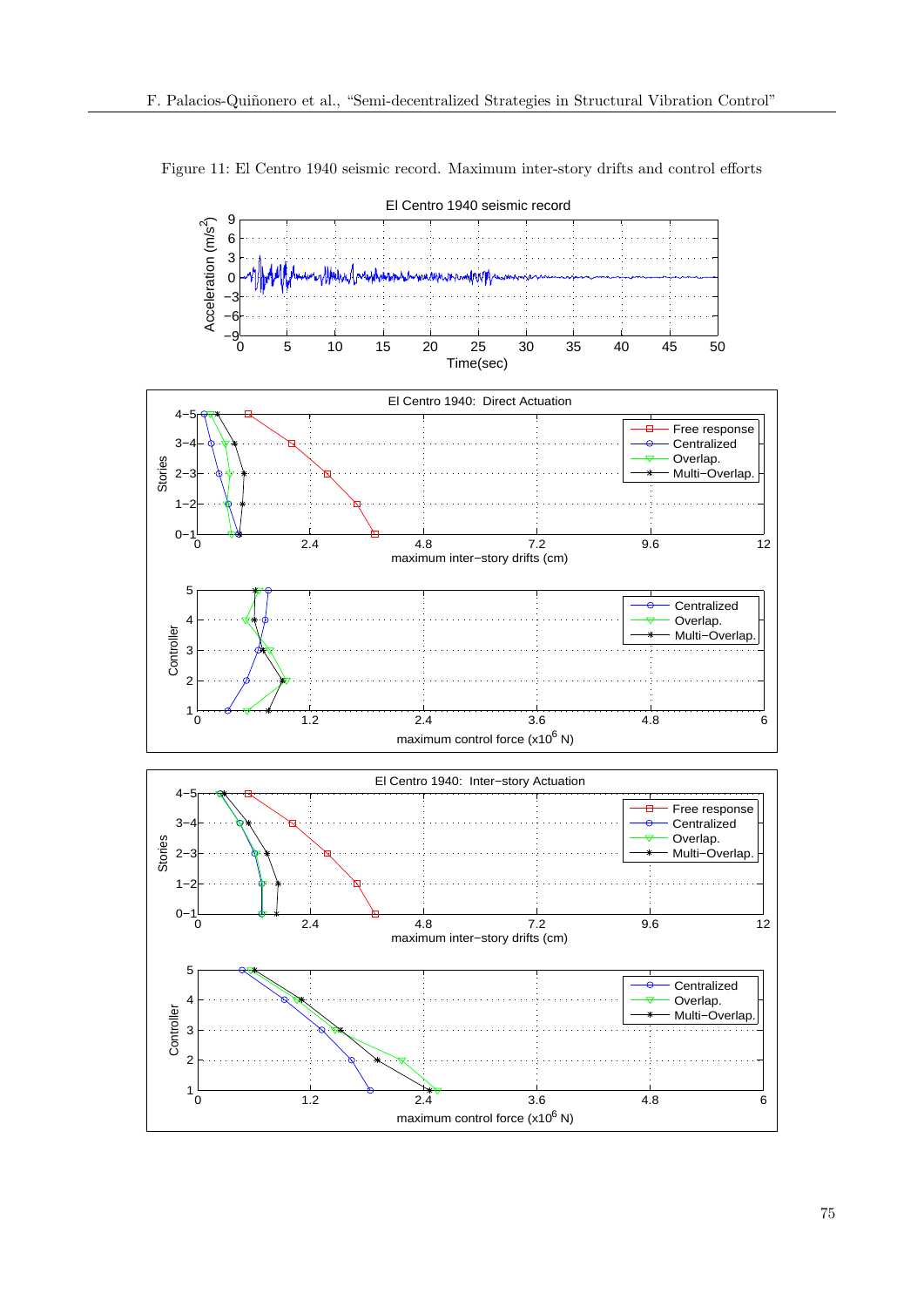

Figure 12: Northridge 1994 seismic record. Maximum inter-story drifts and control efforts